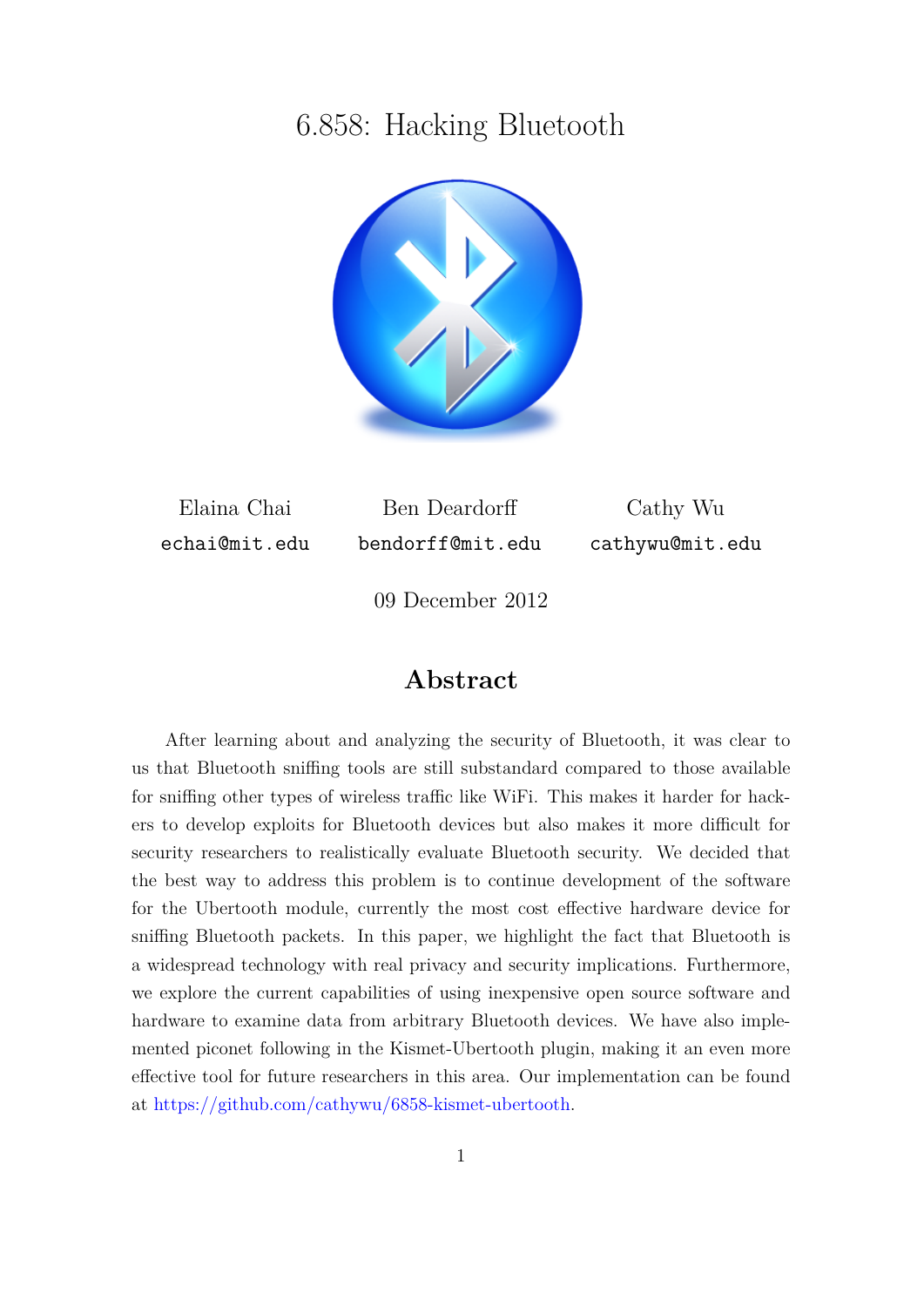## **1 Introduction**

Bluetooth, since its inception in 1998, has become one of the most widely used shortrange wireless protocols and has quietly become a part of our everyday lives. It is heralded for its convenience in connecting and exchanging information between devices such as cell phone headsets, mobile phones, telephones, laptops, personal computers, printers, Global Positioning System (GPS) receivers, digital cameras, video game consoles, and even faxes. Unfortunately, Bluetooth still contains a large number of security vulnerabilities despite the claims made by the Bluetooth Special Interest Group.

Despite known vulnerabilities, demonstrated hacks, and the decreasing cost of hacking Bluetooth, the number of Bluetooth devices manufactured today continues to grow. Currently, about 2 billion Bluetooth enabled devices are shipped each year, with mobile phones make up the bulk of Bluetooth shipment numbers.

In this paper we highlight the fact that Bluetooth is a widespread technology with real privacy and security implications. Furthermore, we explore the current capabilities of using inexpensive open source software and hardware to examine data from arbitrary Bluetooth devices. We have also implemented piconet following in the Kismet-Ubertooth plugin, making it an even more effective tool for future researchers in this area. Our implementation can be found at [https://github.com/cathywu/6858-kismet-ubertooth.](https://github.com/cathywu/6858-kismet-ubertooth)

In Section [2,](#page-1-0) we introduce the Bluetooth protocol. In Section [3,](#page-5-0) we discuss Bluetooth security, including the security model, weaknesses, barriers to hacking, and existing hardware sniffing tools. In Section [4](#page-15-0) and [5,](#page-20-0) we discuss the tools we used and our implementation. Finally, we discuss future work in Section [6,](#page-22-0) and we conclude in Section [7.](#page-24-0)

## <span id="page-1-0"></span>**2 Bluetooth protocol**

### **2.1 Pairing**

Originally designed to be a humble cable replacement technology, Bluetooth is now a wireless technology standard for exchanging data over short distances. Slave devices (e.g.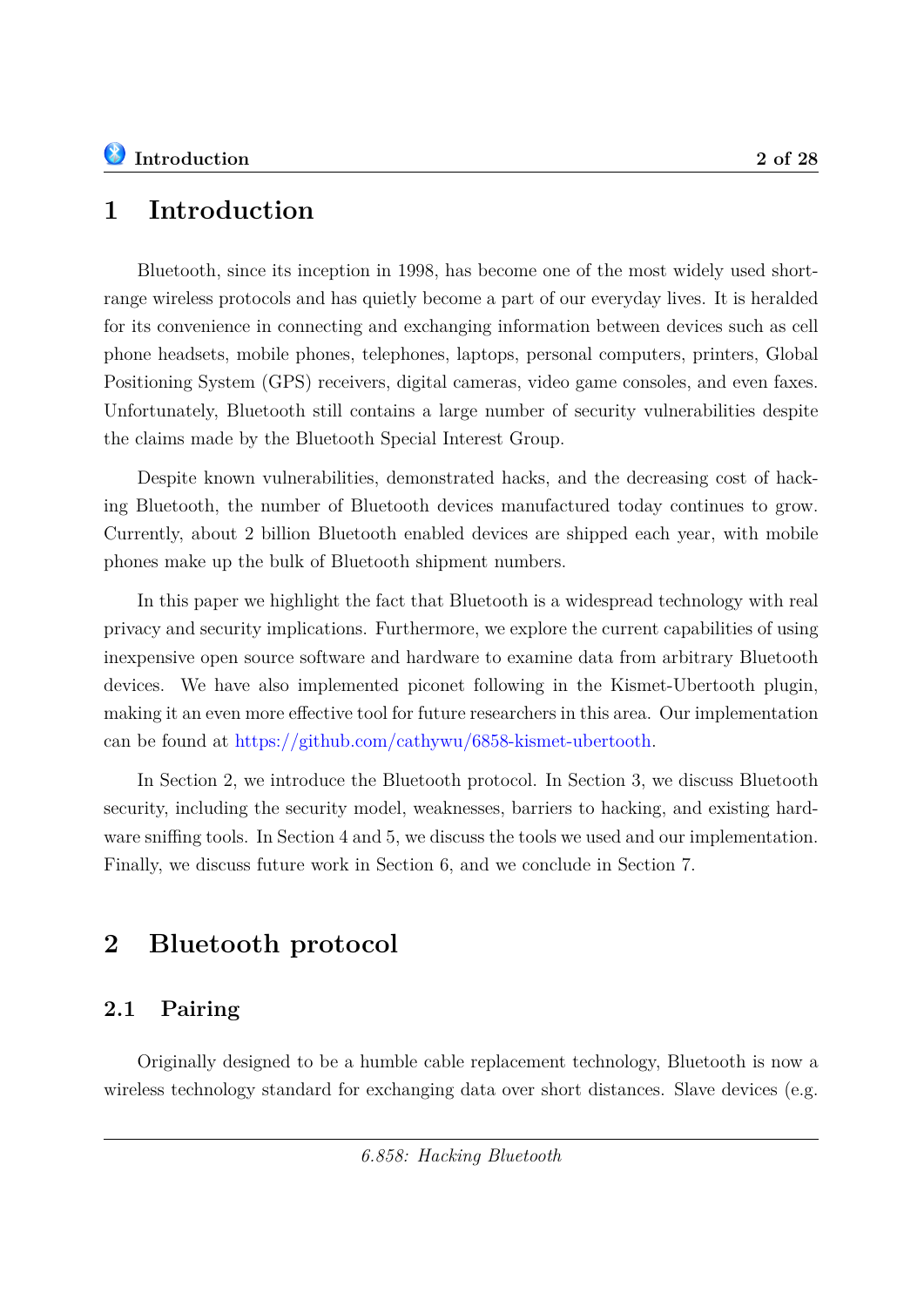

<span id="page-2-0"></span>Figure 1: Pairing process.

headset, keyboard) connect with master devices (e.g. phone, laptop) by a pairing process as shown in Figure [1,](#page-2-0) in which device IDs are passed and a number of keys are generated. The pairing process usually involves some level of user interaction (e.g. entering a PIN), which is the basis for confirming the identity of the devices. Because of the user interaction, the PIN is not transmitted over the wireless channel. An initialization key is then generated from the PIN. The initialization key is used to agree upon a link key, which depends on the type of communication desired. The link key is then used to generate the encryption key.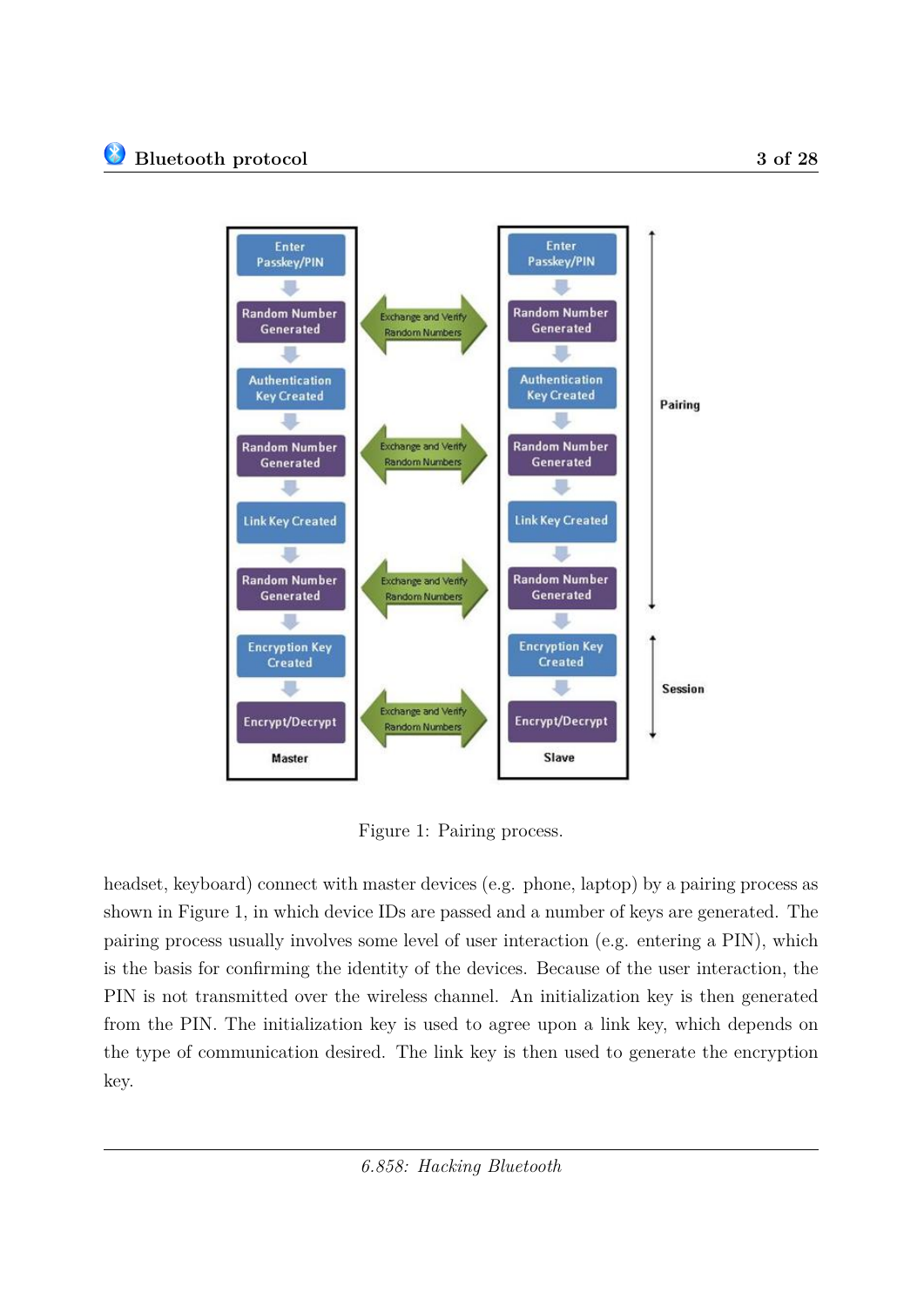### **2.2 Frequency hopping**

Bluetooth is more complicated than most wireless standards in that it does not stay on any particular channel for long. In fact, 1600 times per second, Bluetooth hops between 79 1-MHz channels using a spread spectrum frequency hopping radio. A master can connect up to 7 slave devices simultaneously; paired slave devices and the master device form a piconet, wherein all the devices share a clock for synchronized communication. The devices in the piconet all use the master's information to stay in sync; the master's device ID determines the hopping pattern, and the master's clock determines the phase in hopping pattern [\[9\]](#page-25-0). Each device ID maps to a unique hopping pattern.

Although spread-spectrum signals are more difficult to intercept, frequency hopping is not designed to be a security mechanism. Rather, frequency-hopping spread spectrum (FHSS) is highly resistant to narrowband interference, which is where Bluetooth operates [\[23\]](#page-26-0). To further reduce interference from wireless LAN (Wi-Fi), which operates in the same radio band, Bluetooth also implements Adaptive Frequency Hopping (AFH). Devices operating with AFH identify "bad" channels that may cause interference and avoid them. These "bad" channels are those that are presently occupied by a WLAN transmission. WLAN devices typically do not change channels, but WLAN channels span multiple Bluetooth channels [\[14\]](#page-25-1). These frequency hopping schemes are an inconvenience rather than a barrier for Bluetooth hackers.

### **2.3 Device ID**

The Bluetooth device ID (or Bluetooth Address BD ADDR) is a unique 48-bit number used to identify each Bluetooth device, similar to Ethernet's MAC address for a computer. Unlike the MAC address, however, which is foregone for IP addresses at the higher layers of communication, the BD ADDR is used throughout the Bluetooth protocol – for low-level radio protocols, identity, authenication, and synchronization. Within a piconet, all devices including slaves transmit using the master's device ID.

The BD ADDR (Figure [2\)](#page-4-0) consists of a 2-byte Non-significant Address Portion (NAP), a 1-byte Upper Address Portion (UAP), and a 3-byte Lower Address Portion (LAP). As the name suggests, the NAP is not used in any critical aspects of the Bluetooth protocol,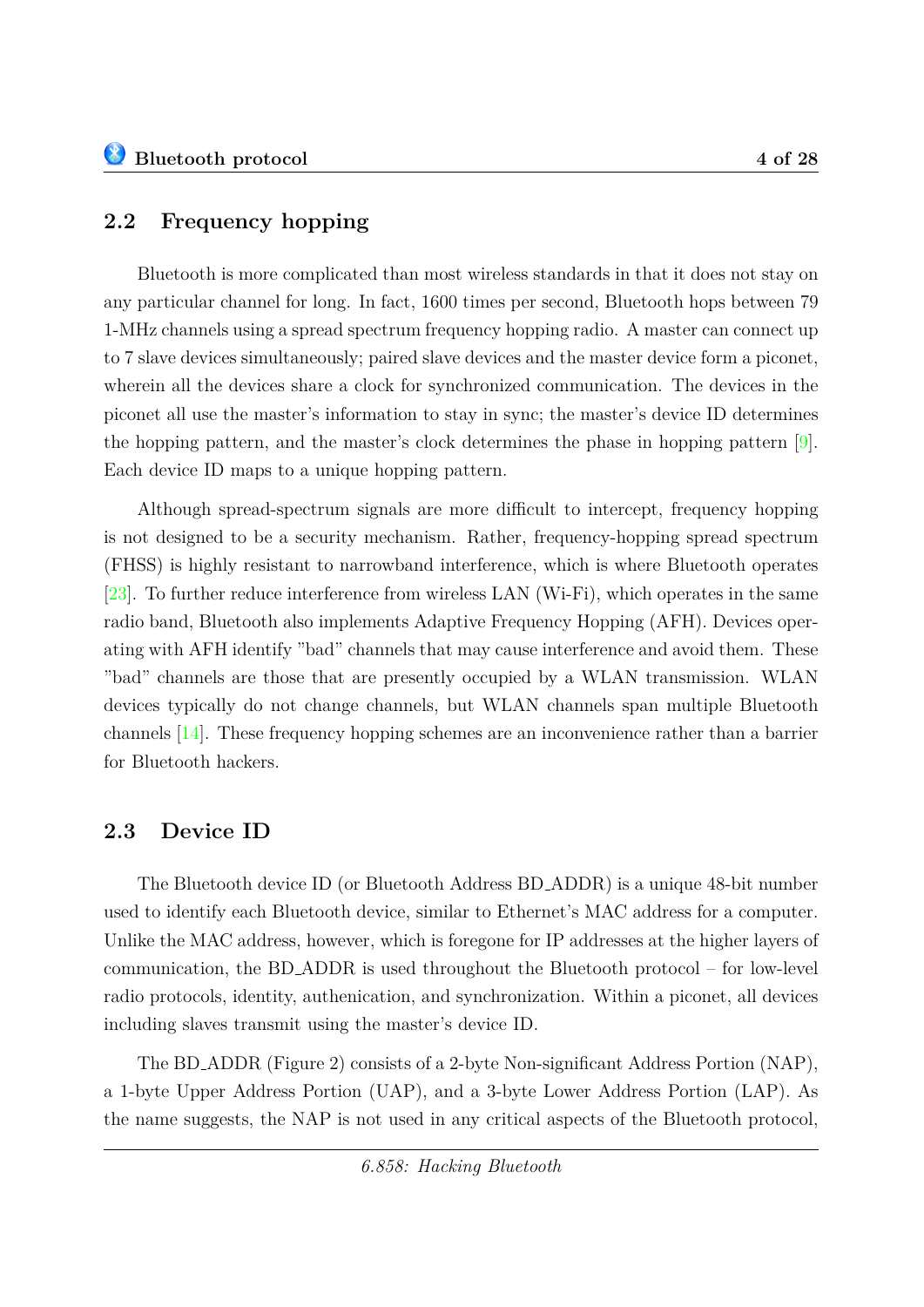

<span id="page-4-0"></span>Figure 2: Bluetooth address.

except in encrypting packets. Since the BD ADDR is so widely used, it is essential that devices maintain its privacy by keeping its BD ADDR secret. Unfortunately, device IDs are publically available via Bluetooth inquiries for devices in Discoverable Mode. Even when not discoverable, all Bluetooth packets are sent with the LAP of the device (or of the master if part of a piconet) in cleartext. There are also straightforward methods for determining a device's UAP, by either timing the gaps between packets or extracting a cyclic redundancy check (CRC) code from a packet payload). Knowing the LAP and UAP of a device allows for passive monitoring and attacks.

### **2.4 Forward error correction (FEC)**

Forward error correction (FEC) is a technique used for controlling errors in data transmission over unreliable or noisy communication channels. FEC uses an error-correcting code (ECC) to encode messages in a redundant way. The purpose of FEC is to reduce the number of retransmissions, not to provide security. A CRC (cyclic redundancy check) code is added to each packet and used by the receiver to decide whether or not the packet has arrived error free [\[1\]](#page-25-2).

### **2.5 Data whitening**

Before transmission, both the header and the payload of each packet are scrambled with a data whitening word in order to randomise the data from highly redundant patterns and to minimize DC bias in the packet. Whitening is a feature for signal transmission, not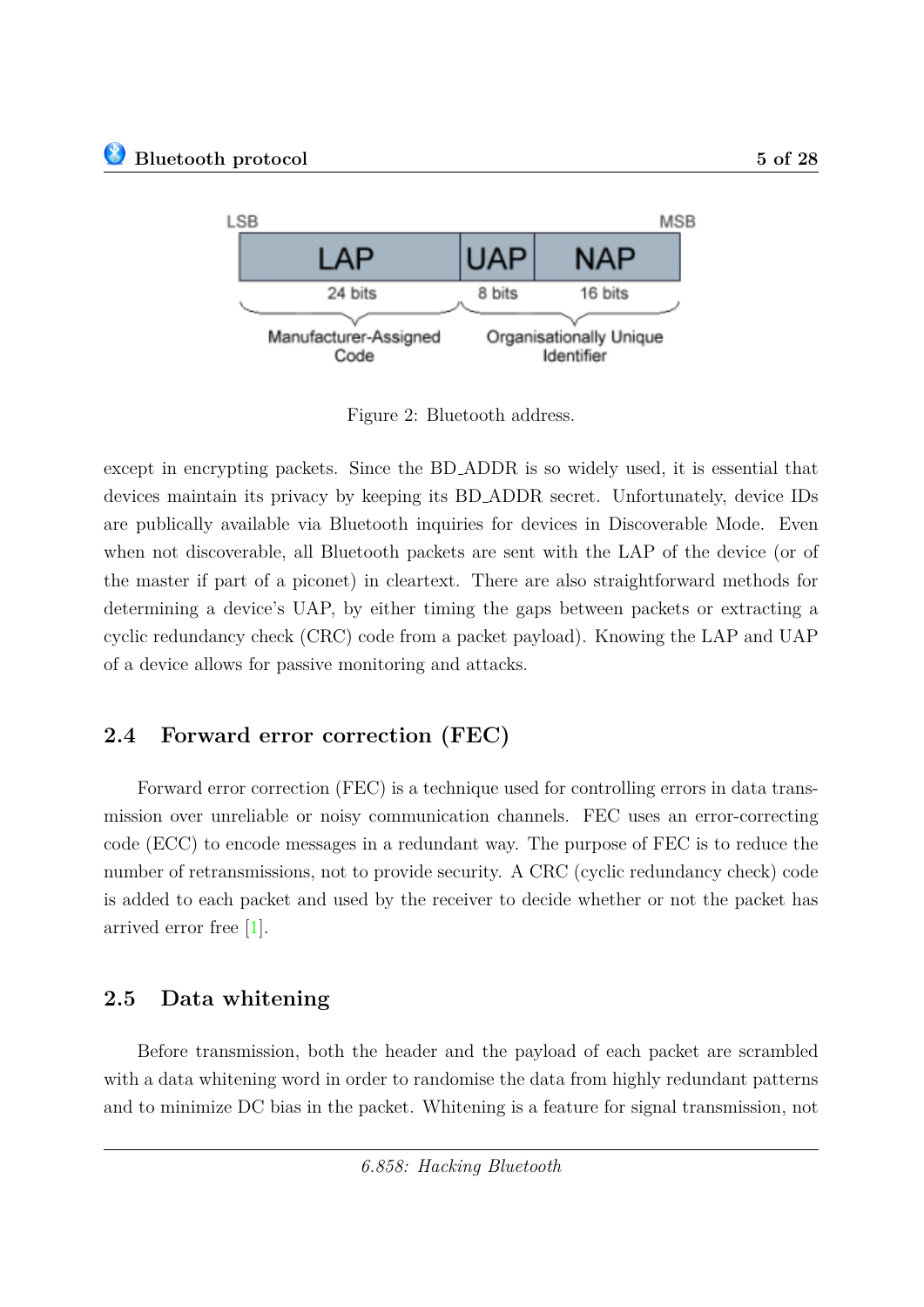security. The scrambling is performed prior to the FEC encoding [\[2\]](#page-25-3).

## <span id="page-5-0"></span>**3 Bluetooth security**

### **3.1 Bluetooth security model**

### **3.1.1 Security goals**

Three basic security services defined by the Bluetooth specification [\[20\]](#page-26-1):

- **Authentication** A goal of Bluetooth is the identity verification of communicating devices based on their Bluetooth device IDs. This service provides an abort mechanism if a device cannot authenticate properly. Bluetooth does not provide native user authentication.
- **Confidentiality** Another goal of Blueooth is to maintain the privacy of users and devices. The intent is to prevent information compromise caused by eavesdropping by ensuring that only authorized devices can access and view transmitted data.
- **Authorization** A third goal of Bluetooth is a security service developed to allow the control of resources, which ensures that a device is authorized to use a service before permitting it to do so.

#### **3.1.2 Security mechanisms**

Bluetooth implements its security goals by:

• **Authorization (user inputs PIN)** In a short range wireless network, there can be no centralized, trusted party. Bluetooth offloads the question of authorizing communication between devices to the user. The user initializes the access between two devices by identifying and selecting the appropriate device by device name (e.g. "Cathy's Macbook Pro", "Keyboard01"), which maps directly to a device ID. The user is next prompted to enter a PIN that displays on one device into the other device or is instructed to follow special button presses.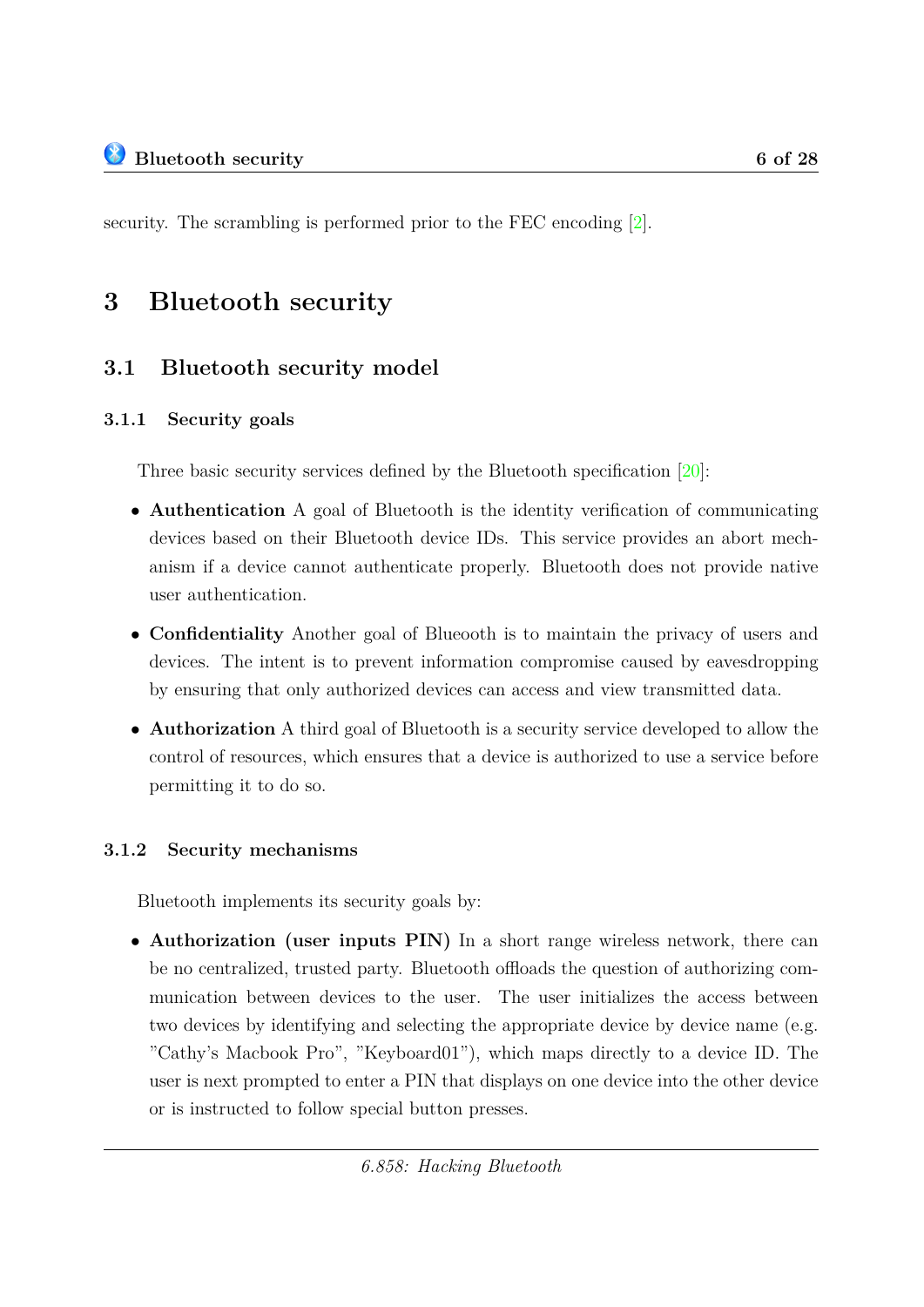• **Authentication (verify link key)** During the initalization stage, the two devices also agree upon a secret link key, derived from the PIN, and it is stored between sessions. The authentication procedure (Figure [3\)](#page-7-0), then, gives one device an opportunity to verify its knowledge of the secret key, and thus its identity [\[3\]](#page-25-4).

The Bluetooth authentication procedure is in the form of a "challenge-response" scheme. The two devices interacting in an authentication procedure are referred to as the claimant and the verifier. The verifier is the Bluetooth device validating the identity of another device. The claimant is the device attempting to prove its identity. One of the Bluetooth devices (the claimant) attempts to reach and connect to the other (the verifier). The steps in the authentication process are the following:

- 1. The claimant transmits its 48-bit address (BD ADDR) to the verifier.
- 2. The verifier transmits a 128-bit random challenge (RAND) to the claimant.
- 3. The verifier uses the cryptographic E1 algorithm (Bluetooth standard) to compute an authentication response using the address, link key, and random challenge as inputs. The claimant performs the same computation.
- 4. The claimant returns the computed 32-bit signed response (SRES), to the verifier.
- 5. The verifier compares the SRES from the claimant with the SRES that it computes.
- 6. If the two SRES values are equal, the verifier will continue connection establishment.
- **Confidentiality (stream cipher encryption)** Bluetooth can encrypt the packet payload (Figure [4\)](#page-8-0), using a stream cipher called E0. The cipher is stored temporarily and re-synchronizes for every payload, whereby minimizing the effectiveness of correlation attacks. As input, the E0 algorithm uses the master Bluetooth address, the master real-time clock and the encryption key. The encryption key is derived from the current link key, ciphering offset and a random number. Most Bluetooth encryption schemes use a encryption key between and 1 and 16 bytes long. The master sends the random number in plain text to the other devices before encryption is started.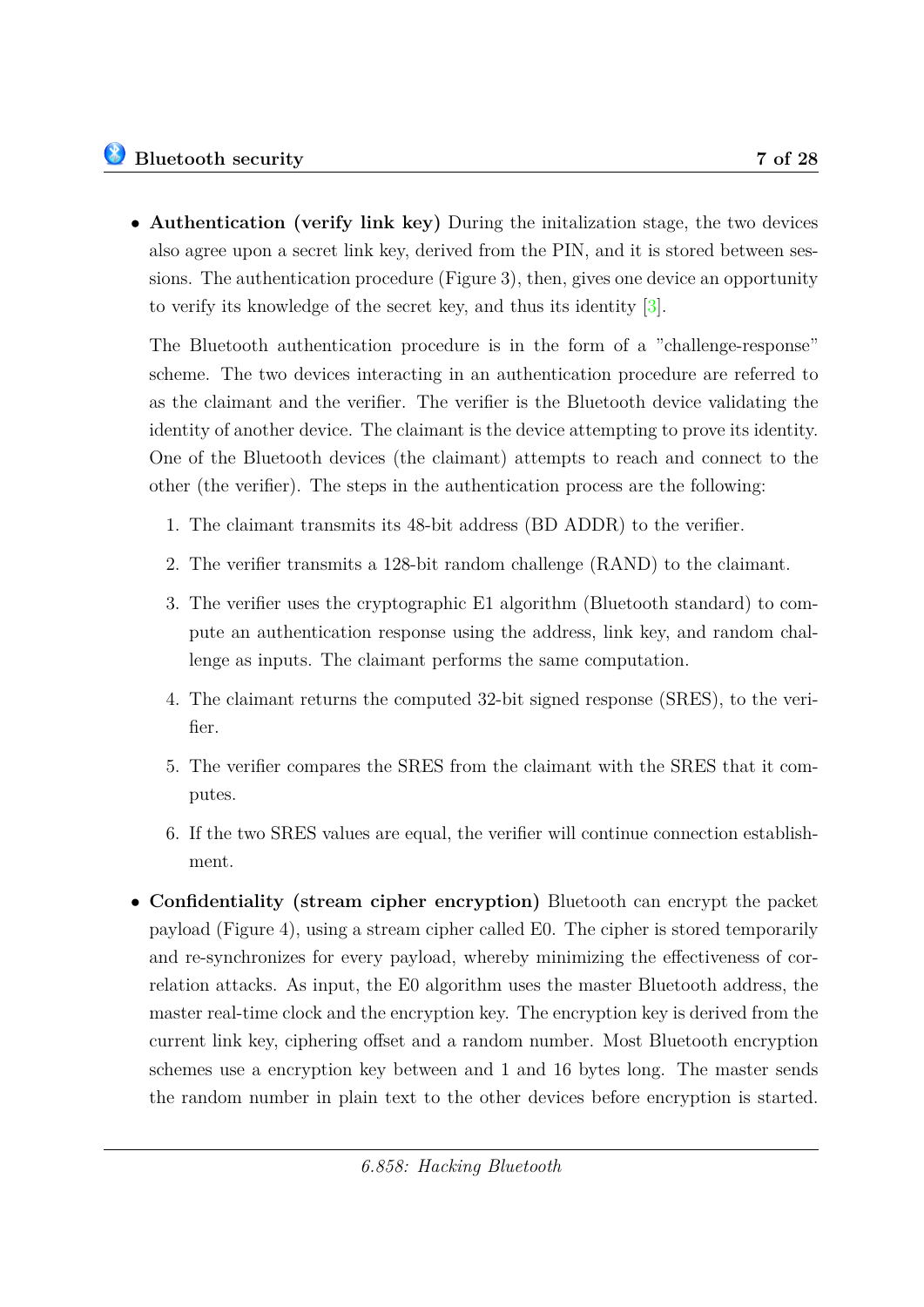

<span id="page-7-0"></span>Figure 3: Authentication via verifying the link key [\[3\]](#page-25-4).

The E0 algorithm delivers a key stream which is XOR-ed to the data that shall be encrypted. Since the cipher is symmetric, decryption is handled in the same way.

Modern Bluetooth devices implement all three security services, but in order to provide backwards compatibility and for performance considerations, each of these services are not enforced. Different levels of security are more appropriate for different applications. For example, pacemakers operating via Bluetooth should enforce more security features than a stereo that is streaming music via Bluetooth. However, these security controls are not always used appropriately.

### **3.2 Security assumptions**

Bluetooth makes several assumptions about its security. It assumes that once a connection established, the connection between devices will be permanently secure. It also assumes that short range provides high security (an attacker is not nearby); the Bluetooth range is typically 5-30m from the device. Additionally, Bluetooth authenticates per device, assuming that all services and users on a particular device should follow the same security policy.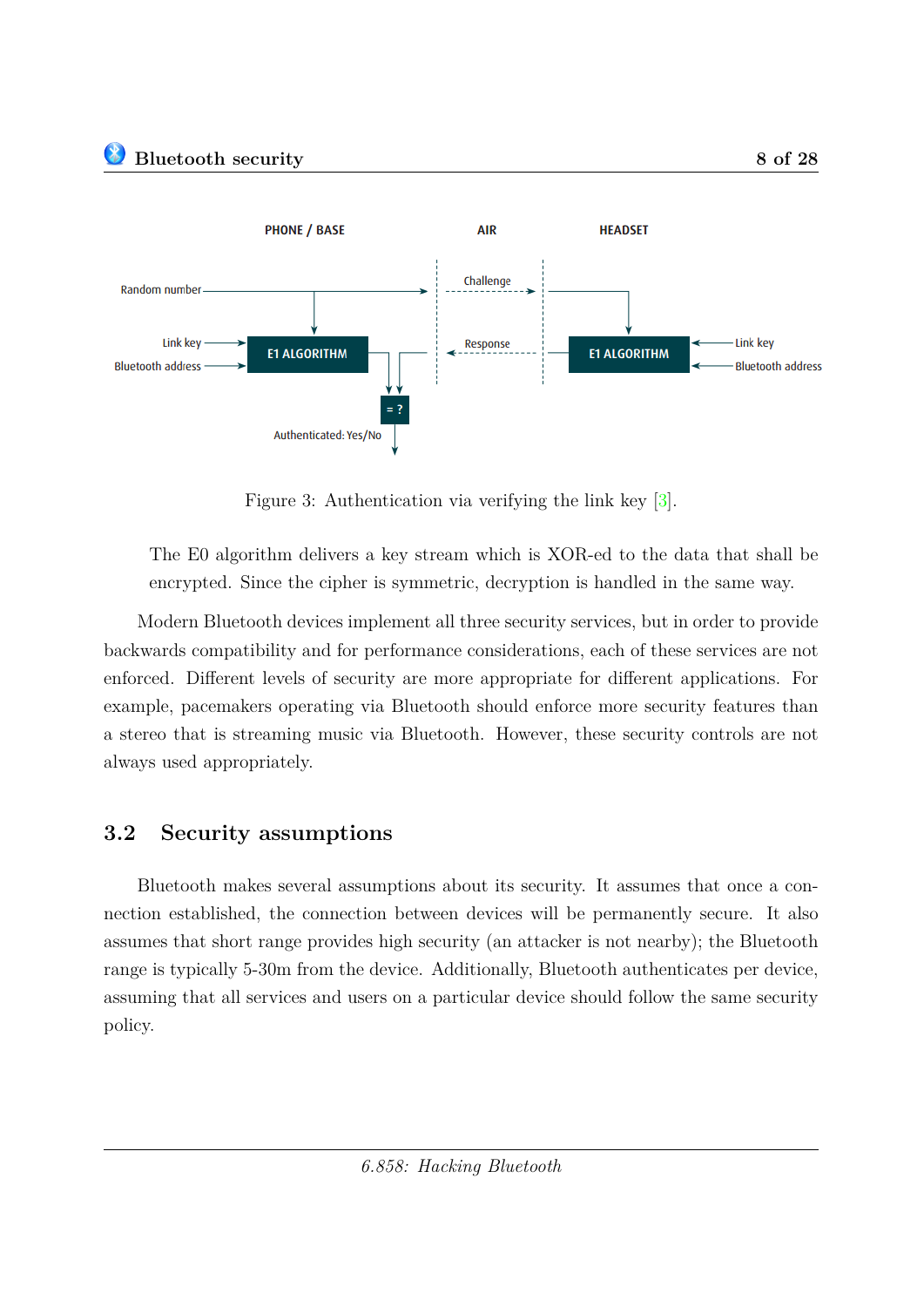



<span id="page-8-0"></span>Figure 4: Confidentiality via stream cipher encryption [\[3\]](#page-25-4).

### **3.3 Known Vulnerabilities and Attacks**

The weakest part of the Bluetooth protocol is during the initial stages to set up the connection, before encryption is fully utilized. Because of this, a great deal of the focus of past Bluetooth attacks have been on taking advantage of the vulnerabilities in these initial stages. This is in no small part due to the weak/lack of encryption used to secure the pairing process, the lack of hopping during these stages, and the use of Discoverable Mode.

#### **3.3.1 Active Device Discovery: Inquiry Scanning**

Because of the lack of a central server, Bluetooth devices need some other way to discover each other existence without interfering with other devices. Such as meachanism is described in the Bluetooth Specification as 'inquiry scanning'. When a master device, such a laptop, is trying to find other devices in the area to connect to, it will broadcast inquiry scan messages over multiple frequencies. Bluetooth slave devices, when they are in a special mode called 'discoverable mode', will respond with a inquiry response message. This message will contain information necessary to initiate the pairing, which is in this case is the Bluetooth address of the slave, and its device clock.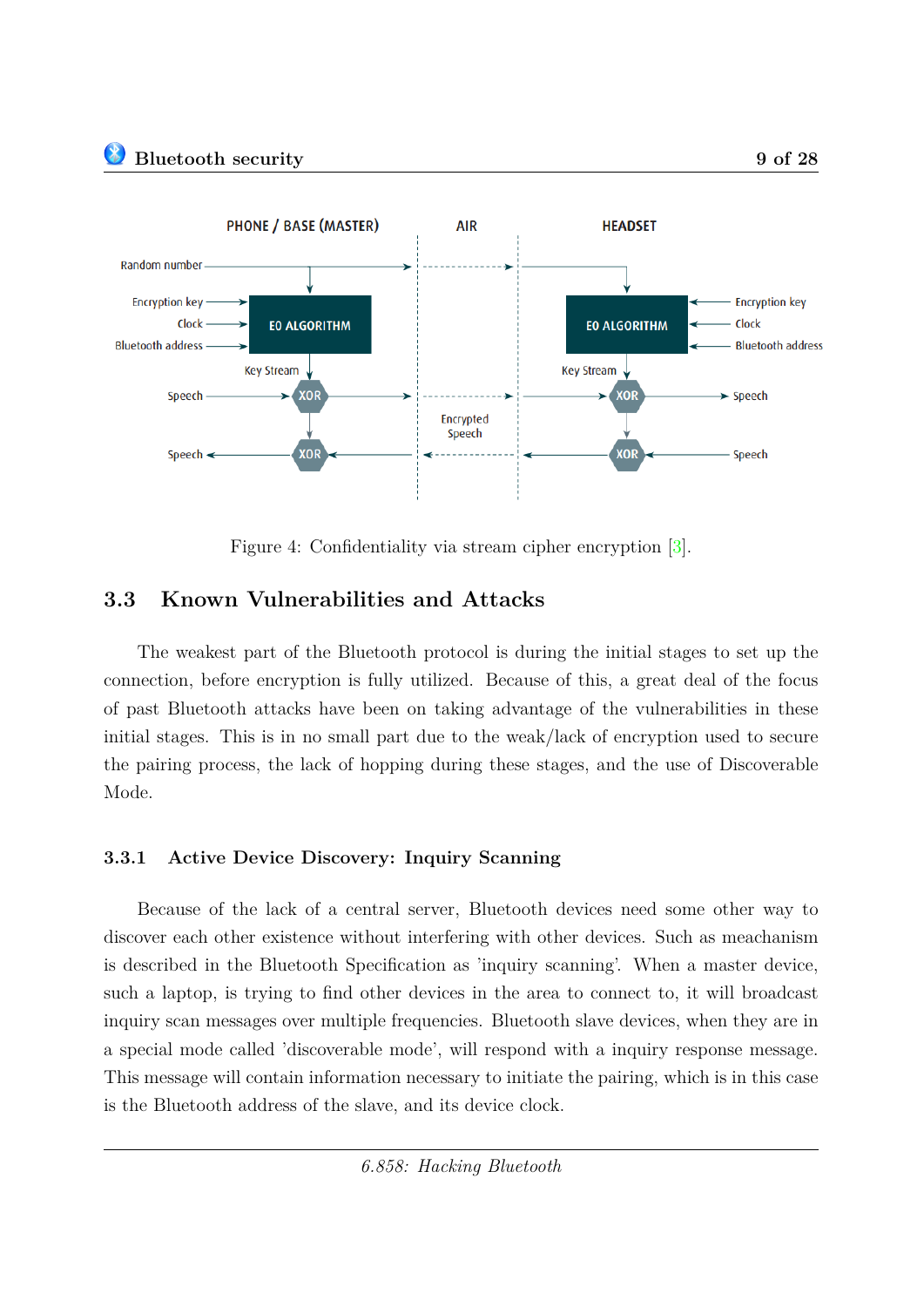into the victim device.

Inquiry Scanning is a very vulnerable stage of the specification. The response messages are sent over a wide range of frequencies and in plaintext, so an attacker would need to know neither the keys nor the piconet attributes to capture the packet and discover the BD ADDR and the device clock. If a device does not enforce encryption, then attacker can

The information sent in this response message is all that is needed to construct a piconet and de-whiten the packets. Even if the information is encrypted, the LAP is sent in plain text, so the Bluetooth packets can still be captured and decrypted later.

potentially flood all the channels with packets with an approriate header to inject packets

#### **3.3.2 Traditional Pairing Process**

The Pairing process described above also contains known and well-explored vulnerabilties. Recall that the Pairing process employs two keys:

- Link Key: requires the PIN (usually 4 digits)
- Encryption Key: requires the Link Key, ciphering offset and a random number

The security of the Link Key rests on the PIN being secret. This assumption that the PIN is secret is incredibly broken because even in the case the PIN is not the standard '0000' or '1234', most PIN's are only 4 digits. That results in  $10<sup>4</sup>$  possible PIN combinations to choose from, making brute-force attacks very easy. From there, the data required to generate the encryption key can be easily acquired, breaking the Confidentiality mechanism.

A very well-understood and common Bluetooth attack takes advantage of the vulnerabilities in Discovery and Pairing processes. This attack focuses on forcing the devices to disconnect by flooding the channels with packets indicating the slave has lost the key. This forces the devices to redo the Pairing process, which the attacker can then observe and obtain the link and encryption keys.

The 'Tradtional Pairing Process' has since been succeeded in the Bluetooth Specification v2.1 by a more secure protocol called Secure Simple Pairing. This protocol employs Public Key Encryption instead of the PIN to generate the link key. Nevertheless the vul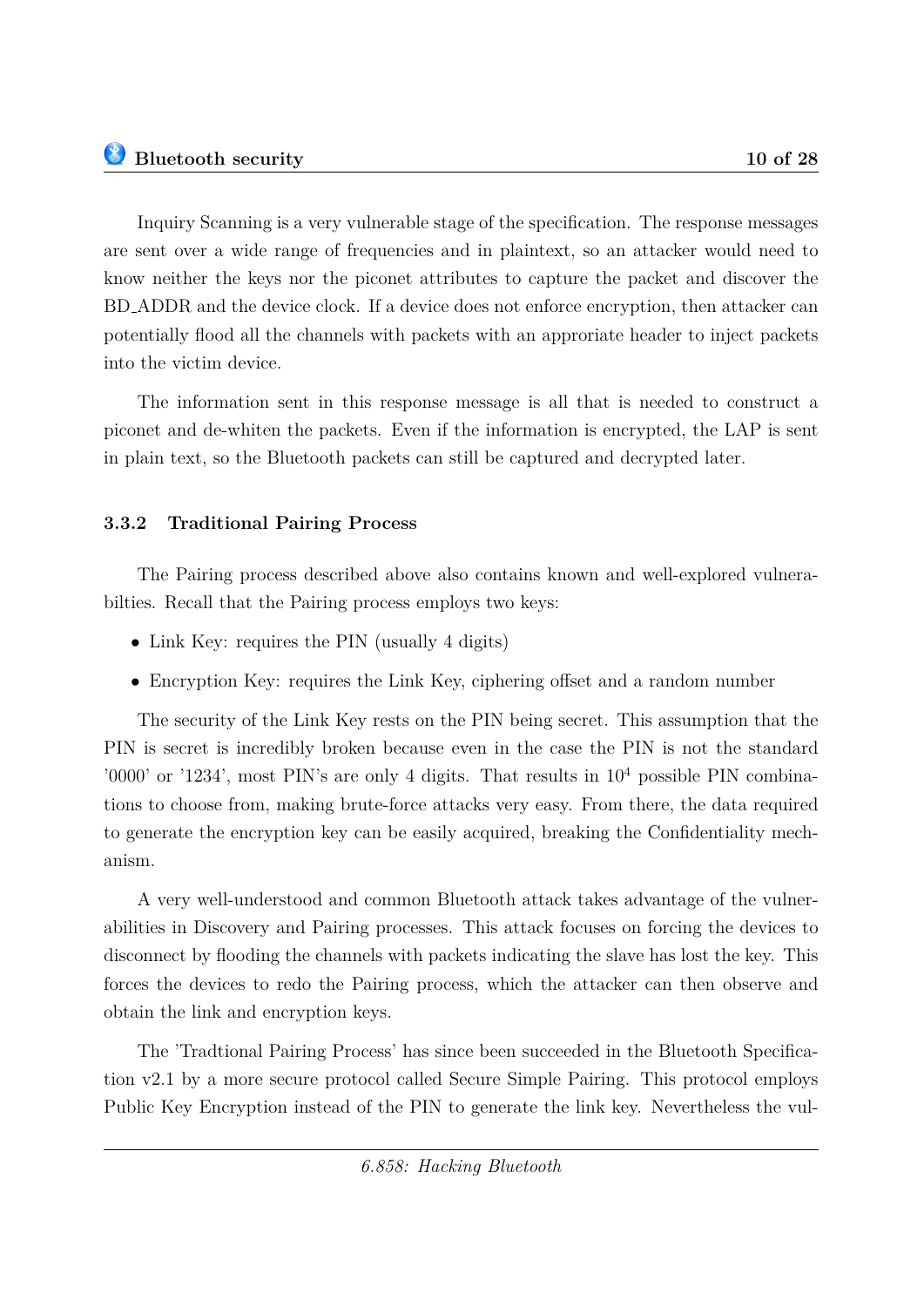nerability described is still a cause for concern because many devices support the protocols described in the older Bluetooth Specifications for backwards compatability.

#### **3.3.3 Known Attacks**

These vulnerbilities allow a range of attacks to be easily carried out. Packet sniffing is a major attack and of primary concern because of the sensitivity of the data that is potentially passed via Bluetooth. Vulnerable Bluetooth keyboards could reveal sensitive information such as passwords and credit card information. Another major attack is packet injection. Knowing the piconet and the BD ADDR of the victim device goes a long way in allowing an attacker to properly craft packets that will be captured and read by the victim device.

Bluetooth is vulnerable to Man-in-the-middle attacks. In a 2010 paper by Haataja and Toivanen, called 'Two Practical Man-In-The-Middle Attacks on Bluetooth Secure Simple Pairing and Countermeasures', the writers were able to carry out an attack in which they jam all frequencies in order to trick the devices to assume that they have been disconnected. The devices reinitiate the discovery and pairing process. During this phase, the writers successfully use two Bluetooth modules to pose as the master and slave devices, thereby making packet injection and packet authentication attacks possible. Such asn attack is not protected by SSP either, becausethe weakness is not in the encryption mechanism, but in how devices handle disconnections and reconnections. The victim devices are in reality connecting to the attacking devices instead of to each other directly.

Another known attack is Car Whisperer, a project by the Trifinite group that sought to expose the effect of the vulnerabilities described above. The purpose of the project was to make car manufacturers aware of the inherent vulnerabilities in the Bluetooth sets inside cars. This group discovered that not only were Bluetooth sets left in Discoverable mode, but the Pairing Process was also vulnerable because the passkey, which was used in these Bluetoot sets in the place of PIN's, were left at their default values set by the manufacturers. While standing on a bridge over a highway, the researchers were able to use high-powered Bluetooth modules to connect to the Bluetooth modules in cars passing beneath them. Once a connection was established, the researchers were able to inject audio into the car's speakers. They noted that attackers could also potentially eavesdrop on the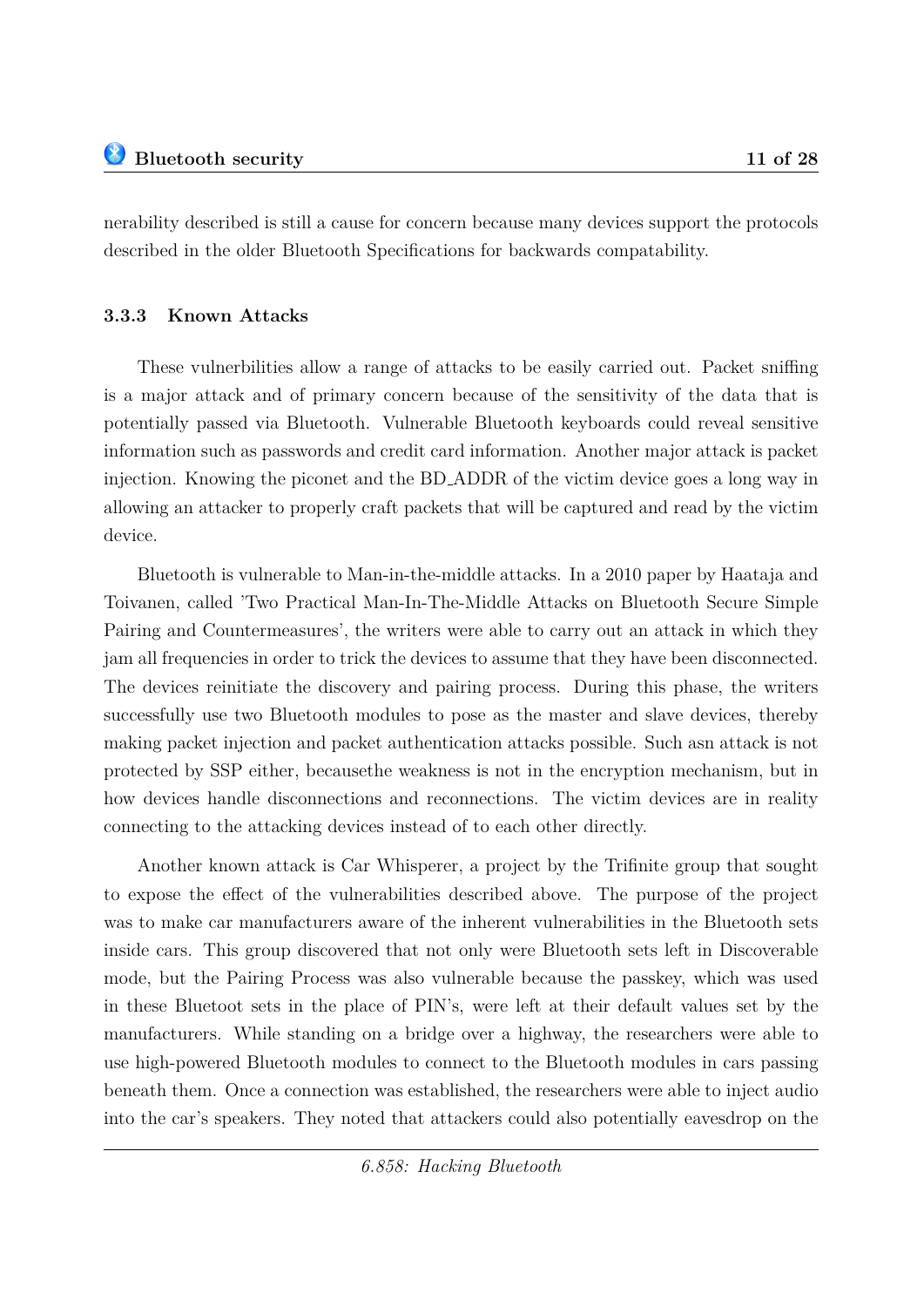car passengers.

Wireless modules are very draining on their hosts. For this reason, manufacturers like to include some sort of 'sleep' mode in their devices when it is not actively transmitting packets. In 2008, a group at the University of Utah demonstrated in the paper "Battery-Draining-Denial-of-Service Attack on Bluetooth Devices", an attack where they repeatedly bombarded a Bluetooth device with malicious requests. This attack not only rendered the device unusable, but heavily drained the battery resources. The only way to defend against such an attack would be to operate the device in so-called 'silent' mode, where the device only listens to the network but under no circumstances responds to any requests. Even operation under 'non-discoverable' mode, would not stop the determined attacker, because the attacker just need to attach the appropriate header (which can be gained via passive listening) to the request mesasges for the victim device to accept the packet.

#### **3.4 Potential Weaknesses**

There are other parts of the Bluetooth specification that are intended to reduce interference with other devices, and increase security. However they contain their set of weaknesses, some of which are described below:

#### **3.4.1 Non-Discoverable Mode**

To mitigate the attacks described above, Bluetooth devices now usually feature a mode called 'Non-Discoverable' Mode, which default to. This simply means that the device will not attempt to respond to inquiry request messages it sees. Devices will only enter Discoverable mode when a special button is pressed on the device itself. After a timeout that usually last for a few seconds, the device will change back to Non-discoverable mode.

This does not mean the device is safe. As long as the Bluetooth device is powered on it still will accept packets being sent to it with the approprorpriately constructed header (which just contains an error correcting code, a sequence to correlate data, and most importantly, the LAP of the receiving device). This means that this device is still not safe from attacks such as packet injection, as long as the attacker knows the correct LAP for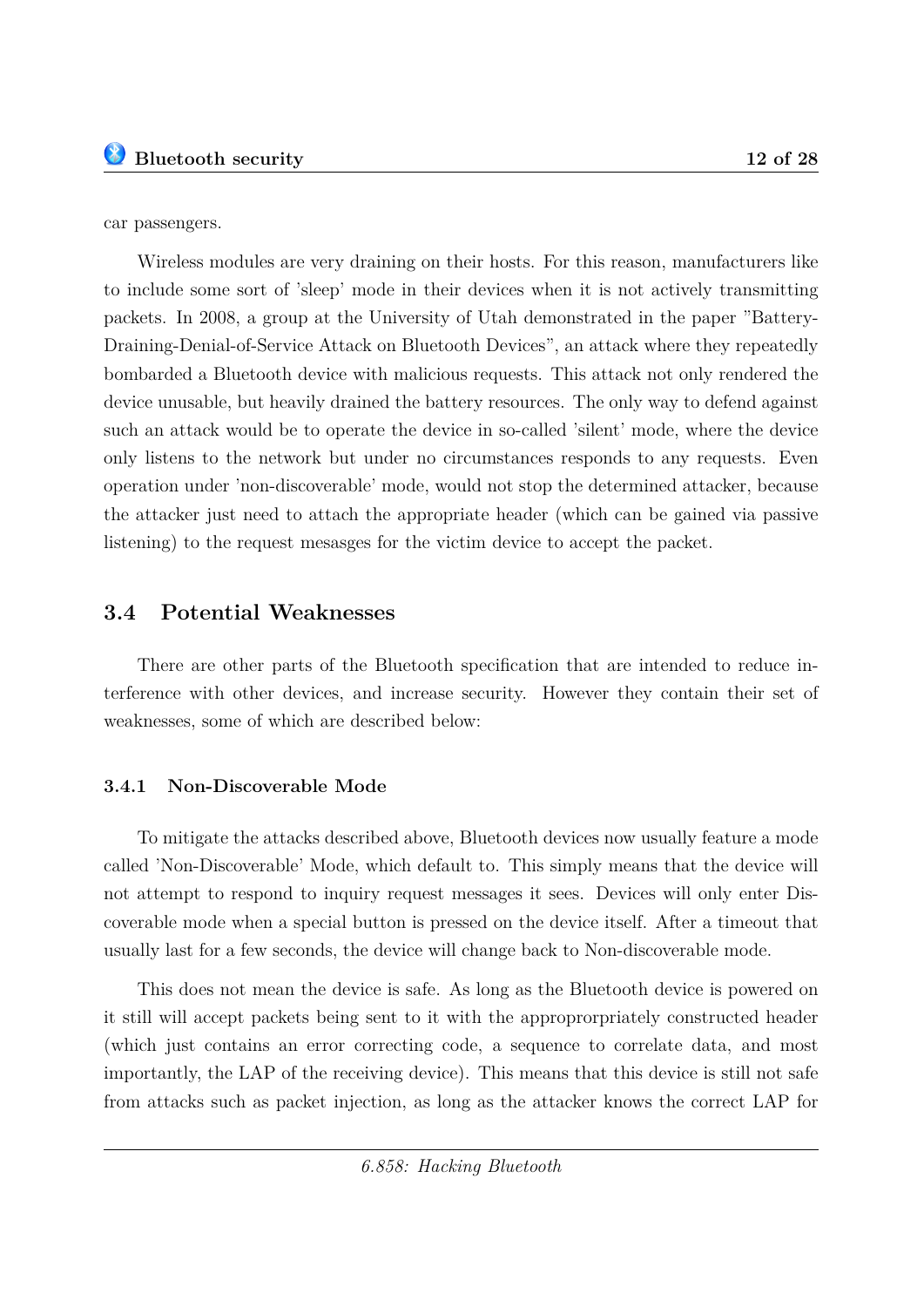the device.

#### **3.4.2 Globally Unique BD ADDR**

The BD ADDR, like the MAC address in your computer, is supposed to be globally unique. This is particularly important in the Bluetooth protocol because it is used by the Bluetooth devices to filter packets not intended for it. However, in 2005, researchers at CSAIL found that this was not really the case. This is potentially a huge security vulnerbility. An attacker could assemble a list of commonly used BD ADDR's use a device such as spooftooph, which allows the attacker to change the BD ADDR of his computer's Bluetooth module. He could iterate through a list of commonly used BD ADDR's until he starts finding packets. Now knowing the BD ADDR of a device nearby, he can then proceed to launch attacks such as packet sniffing and packet injection.

### **3.5 What's Tricky?**

Unlike the 802.11 wireless module in most laptops, standard BROADCOM Bluetooth modules do not support passive packet sniffing. Recall that any packets being sent to the master device will contain the master's LAP in its header. The master device uses this information to filter out any packets not intended for it before sending it to the CPU. This filtering is carried out on a very low level of the Bluetooth protocol stack.

This makes sniffing Bluetooth very tricky. To sniff any packet sent over a wireless network, your receiver needs to be able to operate in so-called 'promiscuous' mode. In this mode, the receiver receives all the packets it can read without any regard of who it was intended for, and sends it to the CPU. However, implementing 'promiscuous' mode inside Bluetooth, is both unnecessary and expensive from the viewpoint of the manufacturer. Therefore the firmware and the hardware for general-purpose bluetooth modules simply do not support this mode. In the rare case that the hardware can support promiscuous mode, the firmware is usually closed-source. Making the necessary changes to the firmware code to implement 'promiscuous' mode would require extensive reverse engineering of the firmware itself.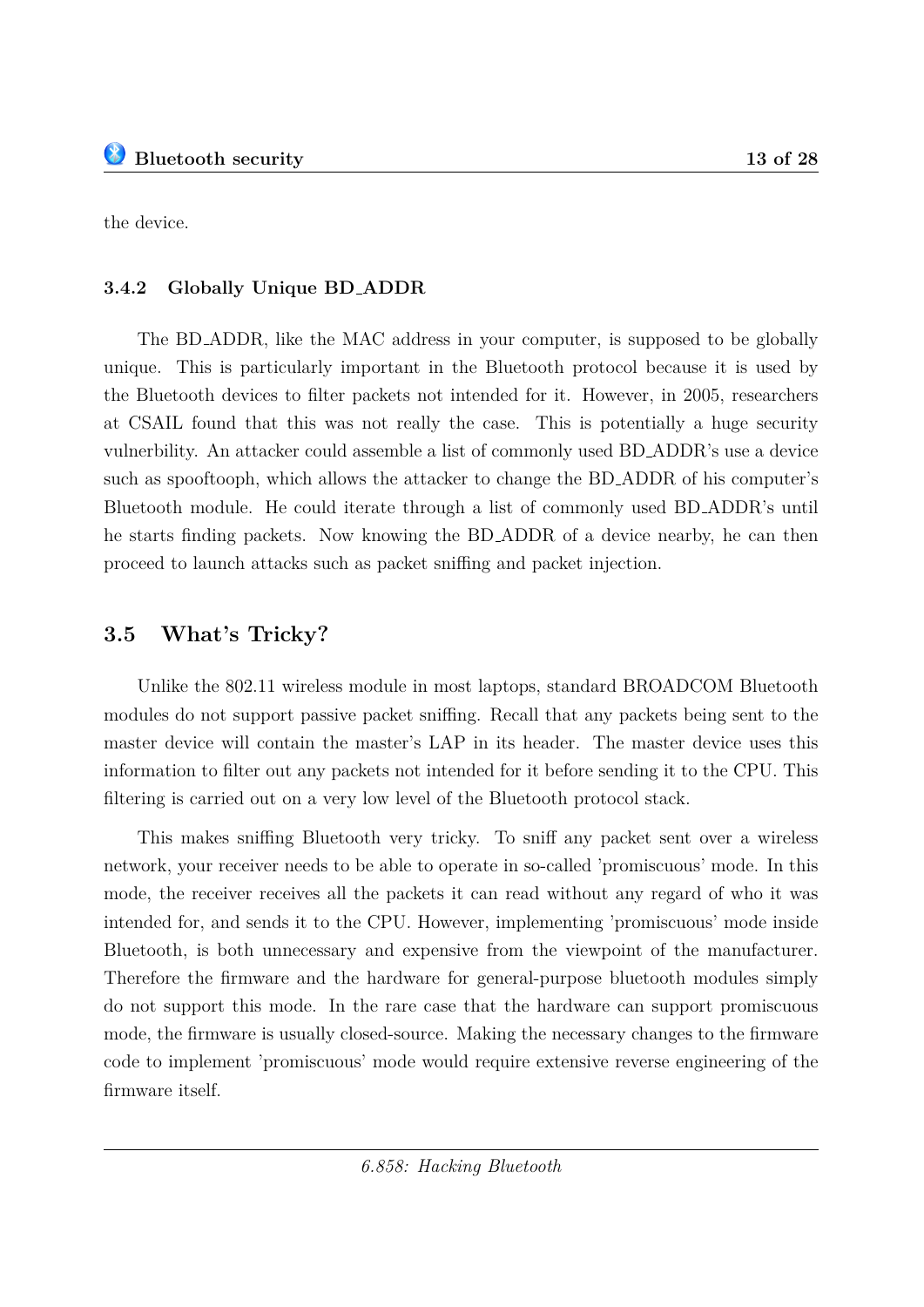### **3.6 Existing hardware solutions for sniffing Bluetooth**

Because standard Bluetooth modules make it incredibly difficult to implement any sort of packet sniffing, you would have to turn to more specialized hardware to do this. Not supporting promiscuous mode is not only a hinderance to security researchers. It is also a hinderance to developers trying to develop Bluetooth related hardware themselves, as debugging is near impossible without some sort of sniffing feature or access to the lower level information contained in the Bluetooth packet. Fortunately, this is enough of a problem that a market for hardware solutions exists for doing just this exists:

#### **3.6.1 FTS4BT**

An example of a commercial platform for analyzing this lower-level information in real time is the FTS4BT[\[7\]](#page-25-5). It is a hardware and software package created for sniffing and debugging Bluetooth devices. It is an incredibly powerful platform, and the hardware is is specially developed Bluetooth transceiver. Its big brother, the BPA 500, is about the size of a traditional wi-fi router and claims it can support *all adopted specifications, profiles and protocols*.

The FTS4BT would the be the ideal solution to start sniffing packets if it wasn't for the price. Unfortunately the market for these sort of hardware solutions is still a niche market (though this may change as Bluetooth becomes even more popular), so commercial solutions like the FTS4BT tend to be incredibly expensive, starting at a price point of \$10,000. This price keeps it firmly inaccessible to many hobbyist researchers.

#### **3.6.2 USRP**

A cheaper alternative to the FTS4BT was found. It was the Universal Software Radio Peripheral  $[6]$ , a hardware platform, which when used with the GNU Radio Project  $[8]$ , allowed for the user to implement radio projects very easily in software. It has the advantage of having a very large bandwidth, allowed the user to listen to multiple channels simultaneously. Bluetooth security researchers Michael Ossmann and Dominic Spill, consequently developed gr-bluetooth, a collection of tools to do things such as packet sniffing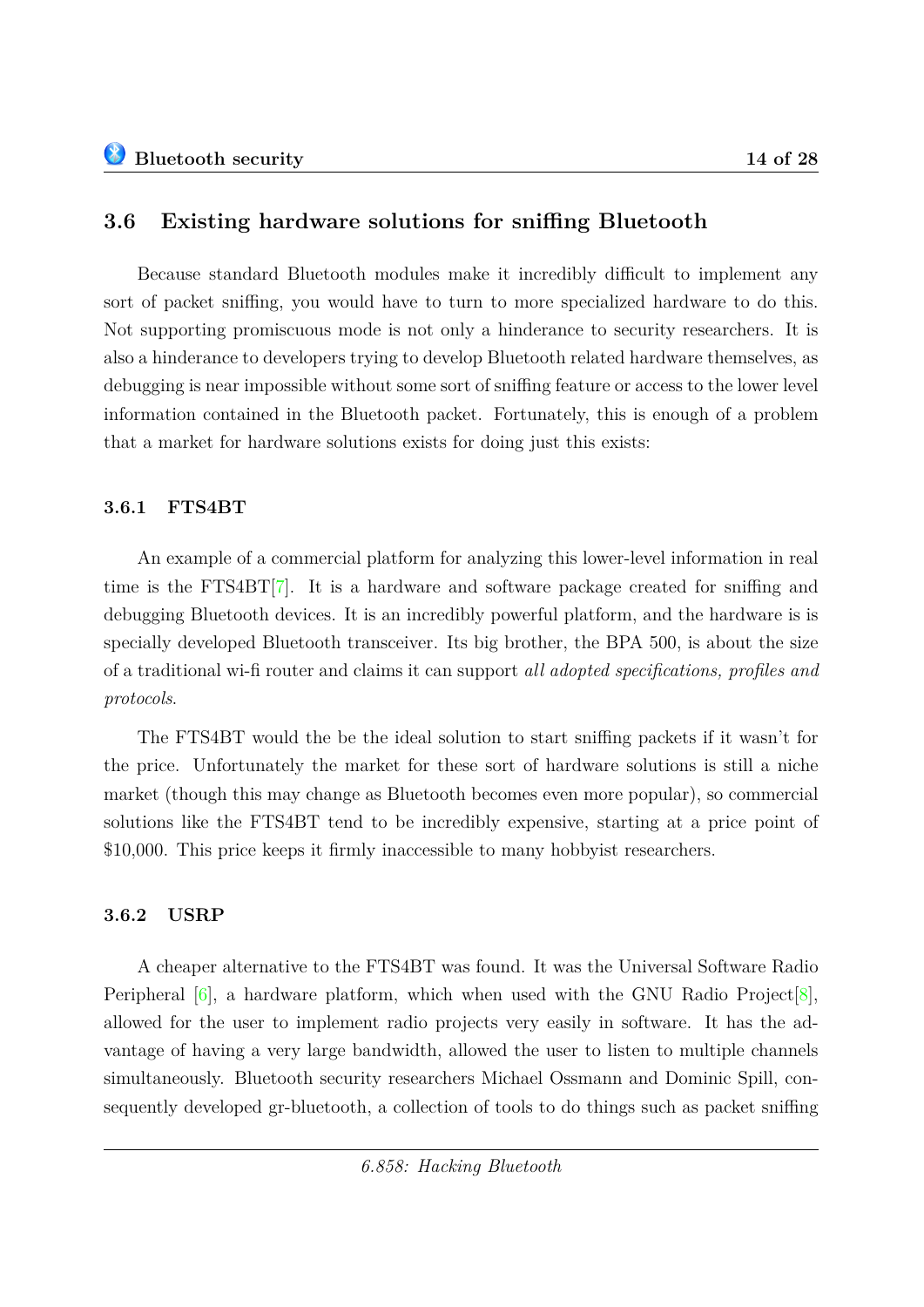and following the piconet.

While the USRP is a significant step in the right direction for improving the affordability of hardware solutions for sniffing Bluetooth, at \$1000, it is still out of the price point for many hobbyist security researchers. This resulted in a relatively limited community of Bluetooth hackers and consequently, few projects investigating BLuetooth security. This meant the Bluetooth security is actually in a state of 'security by obscurity'. Just because you are not hearing about Bluetooth vulnerabilties all the time does not mean the vulnerbilities do not exist. Joshua Wright, a prominent Bluetooth Security Researcher and co-author of the 'Hacking Wireless Exposed' Series likes to state the following (and thus consequently dubbed by his follwers as *Wright's Law*)

*"Security will not get better until tools for practical exploration of the attack surface are made available."* -Joshua Wright [\[28\]](#page-27-1)

### **3.6.3 Ubertooth One**

Michael Ossmann sought to address the problem of the lack of affordable hardware solutions. He saw no reason why tools such as the FTS4BT should be so expensive, though he speculated it might just be due to a lack of competition. He decided to create his own Bluetooth module with three key features:

- Hardware Support for Passive Packet listening
- Open Source Firmware and Software
- Cheap: Price of at most \$100

He succeeded, and in 2010 announced his project "Project Ubertooth". The first version of the hardware was dubbed 'Ubertooth Zero'.[\[21\]](#page-26-2)

Since then, he has released a more powerful Class 1 version of the hardware called "Ubertooth One". While the hardware was released in 2011[\[25\]](#page-26-3), the firmware and host code still had to be fully developed, but now researchers had a hardware platform they easily access and subsequently build upon. The code for the Ubertooth is still in an very active and relatively premature stage of development, and so cannot be called a complete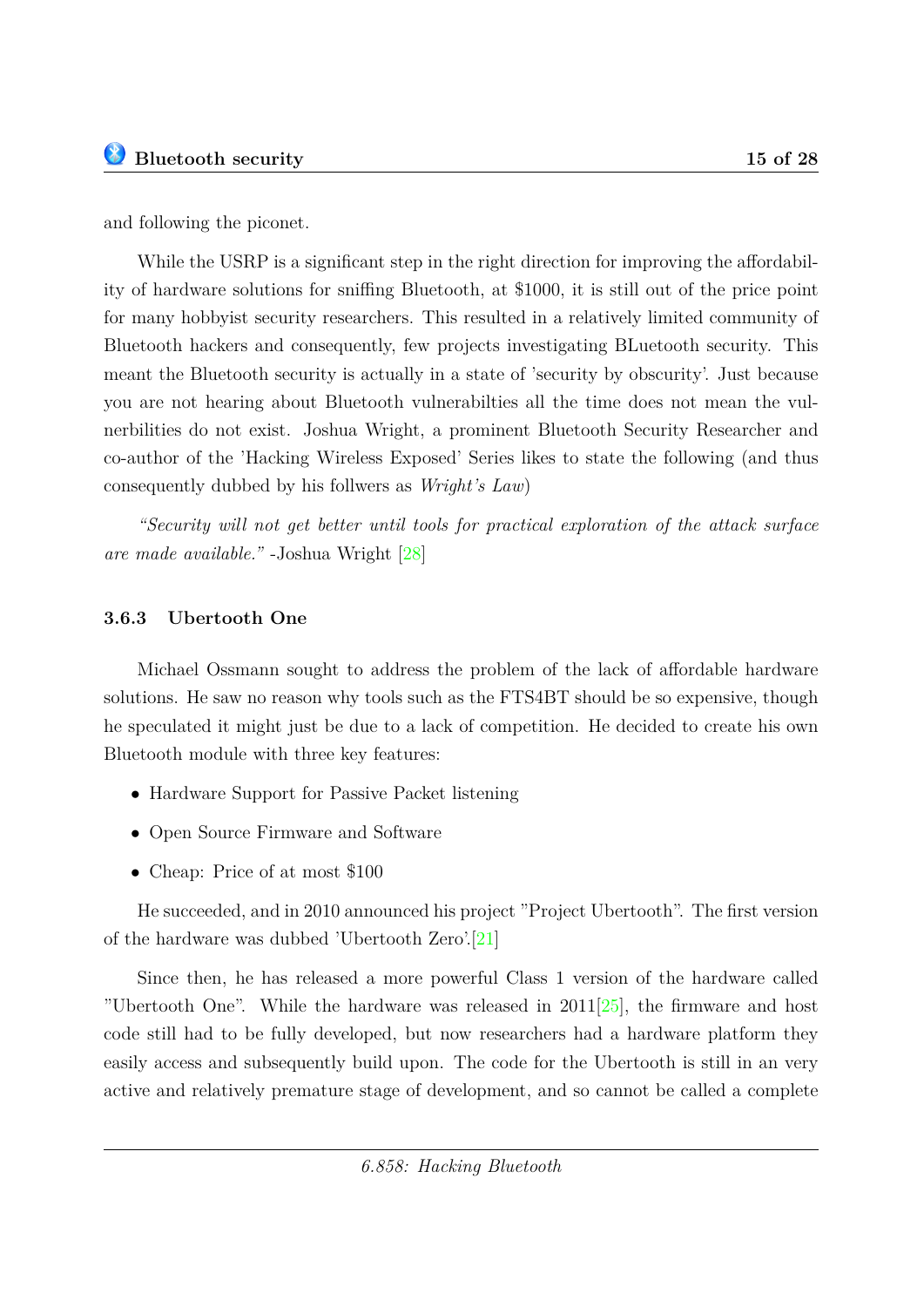

Figure 5: Ubertooth One Module [\[31\]](#page-27-2)

Bluetooth sniffing solution *yet*. A goal of our project was to identify and thus develop code for incomplete areas of this Open Source project.

## <span id="page-15-0"></span>**4 Exploration of tools**

In order to examine the current state of Bluetooth security we learned about and employed quite a few different tools, including a three Ubertooth modules, numerous bluetooth devices, and various Open Source software tools for sniffing Bluetooth traffic or exploiting Bluetooth devices. Our study and use of these tools made it clear that more development needed to be done in order to make them good enough for effective Bluetooth vulnerability testing.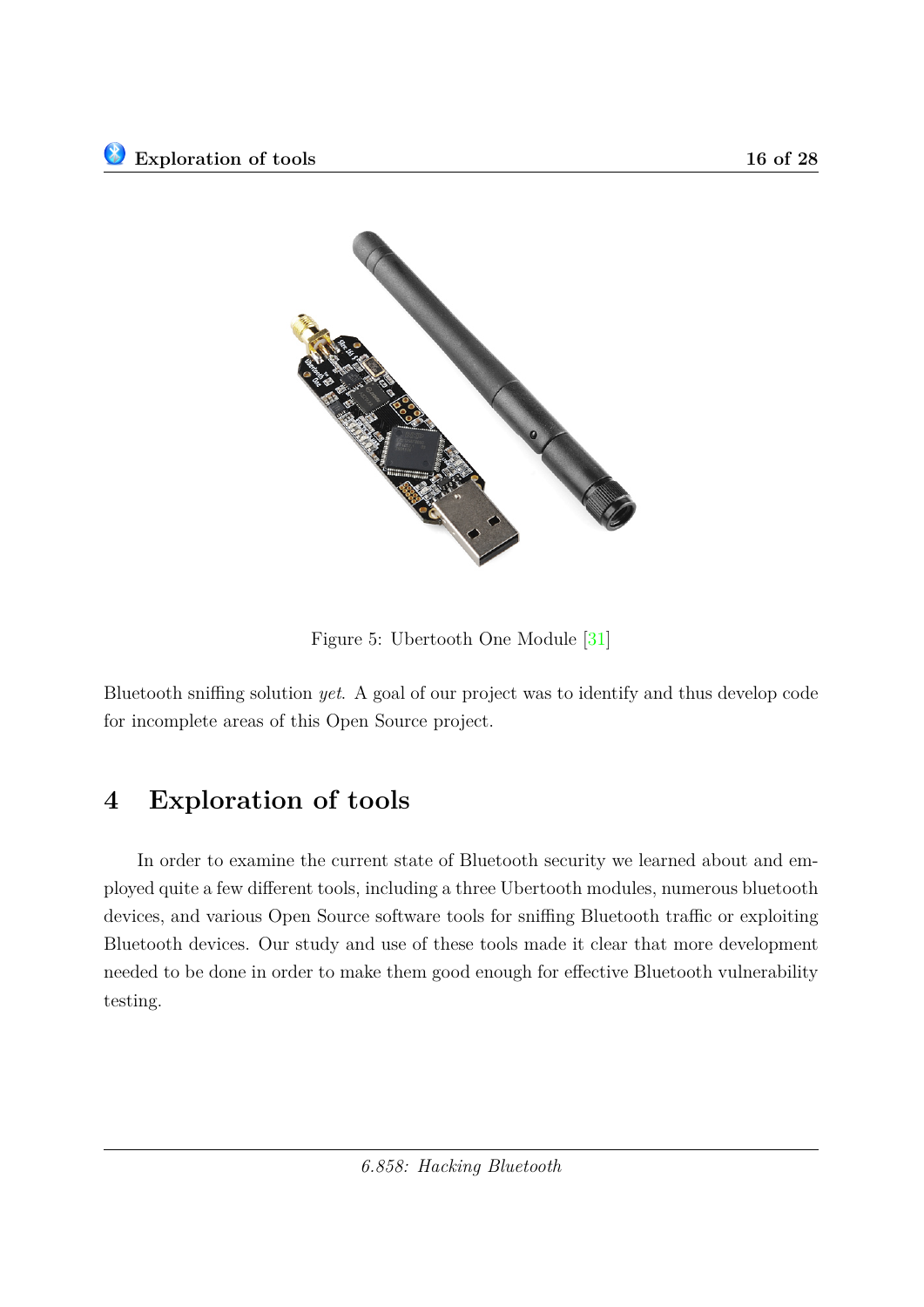Once we settled on using the Ubertooth, we had to see what the current hardware, firmware, and software developed for it were capable of. Installing the tools that were already developed by the Project Ubertooth team we were able to do the following:

- Passively detect Bluetooth devices, even when they were not in discoverable mode
- Detect the Upper Address Part (UAP) of Bluetooth devices (only the LAP is typically sent in communications)
- Use the Ubertooth software to follow a single Bluetooth device as it hopped across channels
- Passively capture Bluetooth traffic on one channel with a Kismet plugin and display captured packets in Wireshark

These features allowed us to learn a lot more about how our Bluetooth devices were communicating and were helpful for general Bluetooth device detection and traffic analysis, but they were not quite sufficient to allow us to really test the possible vulnerabilities in the Bluetooth scheme. We were still unable to capture Bluetooth traffic accross all channels and display it in an easy to analyze format, force a connection with another Bluetooth device, nor inject malicious packets. The next step we took was to test various software packages that might be used in conjunction with the Ubertooth to develop sufficient sniffing or exploit tools.

### **4.2 Software**

We experimented with a number of software tools when analyzing Bluetooth security, including, but not limited to the following:

### **4.2.1 Ubertooth Host Code**

The Ubertooth host code written by the Project Ubertooth team for the Ubertooth module consists of three primary tools: a wireless spectrum analyzer, ubertooth-follow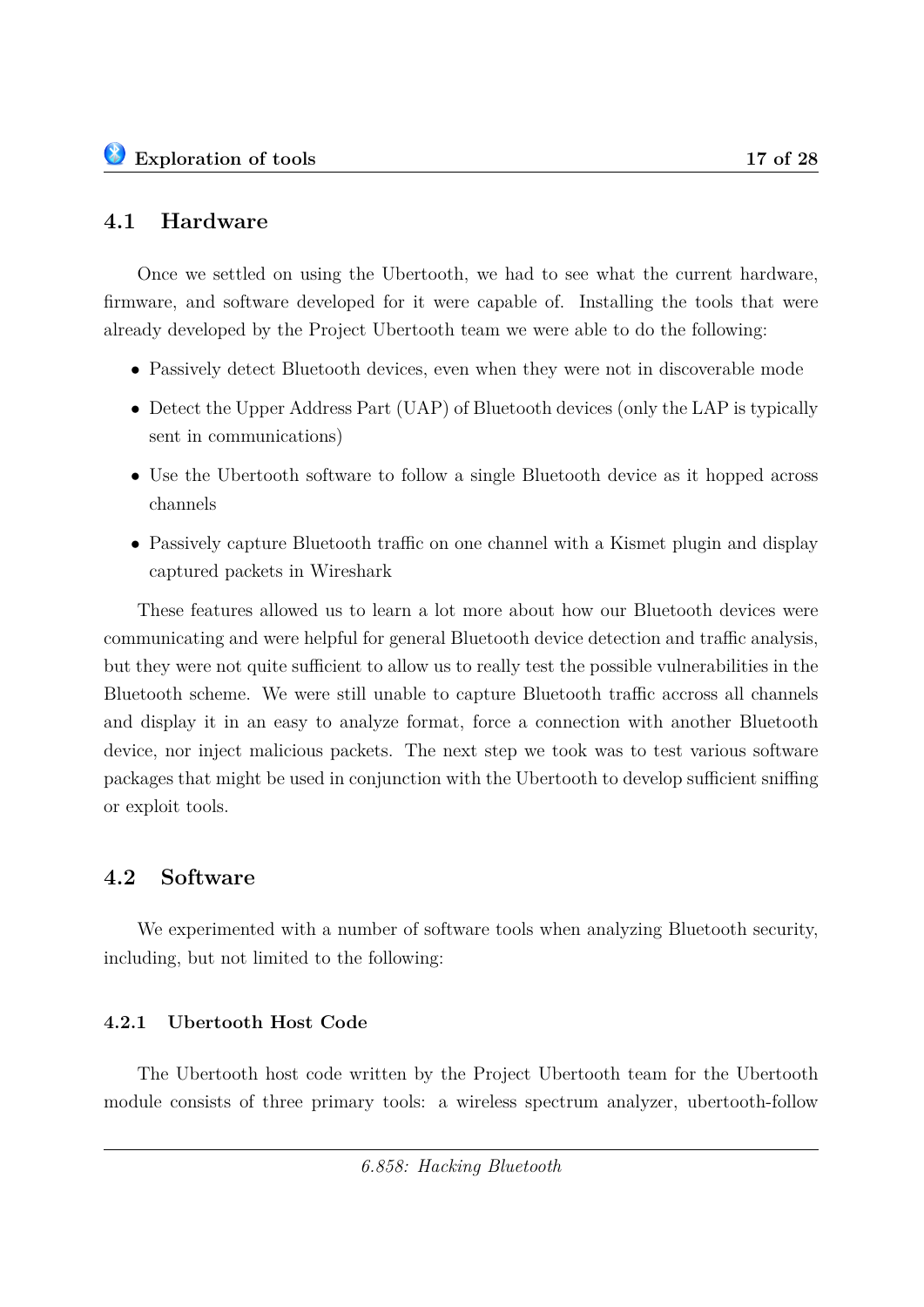(code for following a specific Bluetooth device and printing captured packets to the command line), and a Kismet-Ubertooth plugin that captures Bluetooth traffic across one channel and formats and dumps it into a file for further anaylsis in Wireshark [\[25\]](#page-26-3).

#### **4.2.2 Kismet**

Kismet is a wireless network detector and sniffer, which is most commonly used for sniffing 802.11 wireless traffic [\[17\]](#page-26-4). However, we mainly used it in conjunction with the Kismet-Ubertooth plugin to detect Bluetooth traffic. One of the best features of Kismet is that it can save all packets captured in a .pcapbtbb file which can be opened in Wireshark and easily analyzed.

#### **4.2.3 Wireshark**

We used Wireshark, a popular network protocol analyzer, for displaying the packets we captured with the Kismet-Ubertooth plugin [\[32\]](#page-27-3). We have included a sample display Wireshark display of Bluetooth packets captured with our modified version of the Kismet-Ubertooth plugin (Figure [6\)](#page-18-0).

#### **4.2.4 Spooftooph**

Spooftooph is a tool developed by JP Dunning, which uses the *bluez* library to allow a user to spoof or clone their BD Address and device name [\[30\]](#page-27-4). We were hoping to use this software to impersonate another device ina piconet and hijack a connection, but unfortunately this was impossible without being able to decode the handshake packets being sent between the current devices in the piconet or having a way to remotely force a single device to disconnect. However, this does remain a very good tool for hiding one's own Bluetooth adapter to prevent potential adversaries from detecting your information or targeting exploits directly at your BD Address.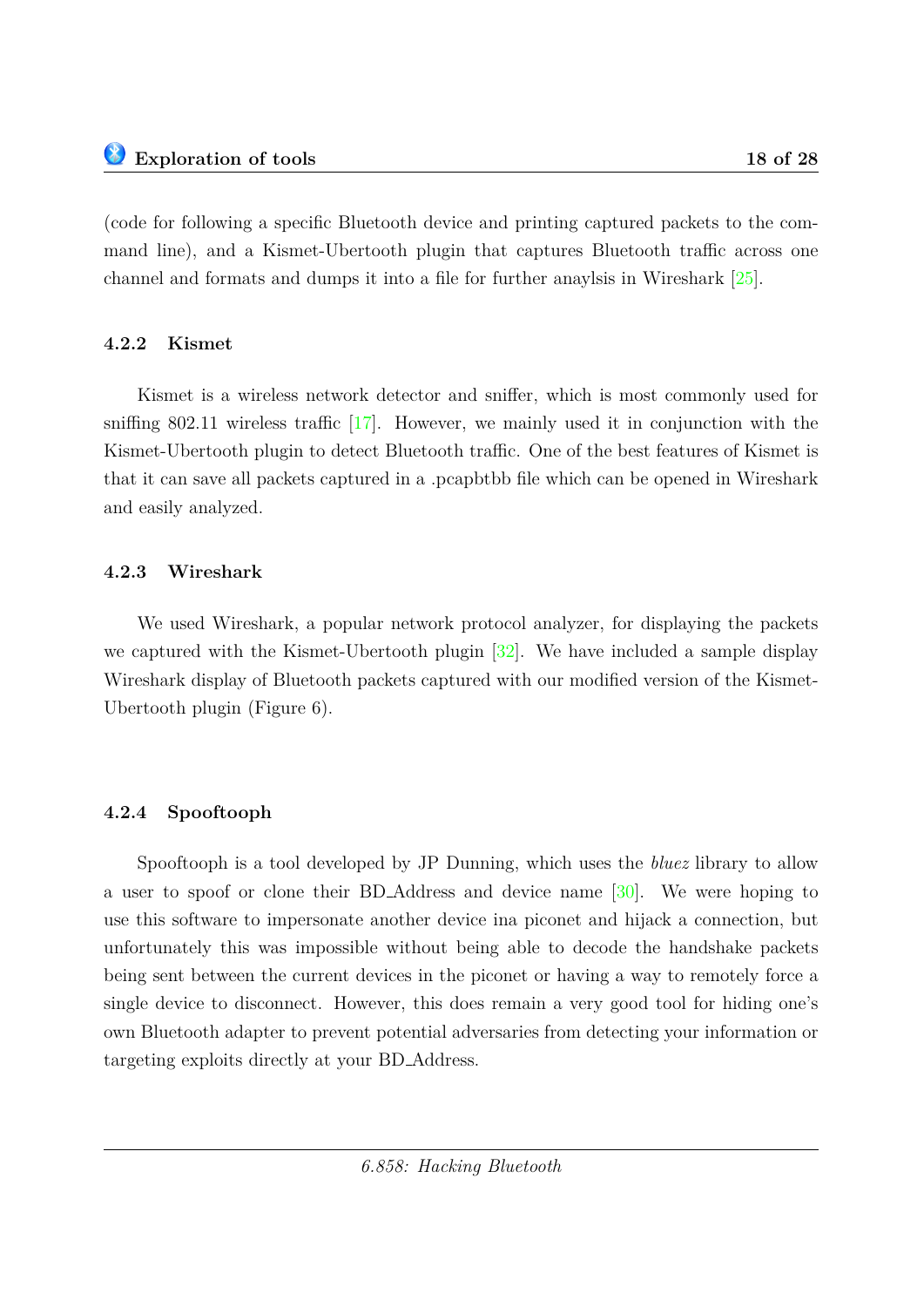| 6.858 Fin • Kismet P • 10 packetso • [Termina • [Termina • ] [Termina • ] [Terminal • [Terminal • [Terminal • [Terminal • [Terminal • [Terminal • [Terminal • [Terminal • [1] |                                                         | Wed. 12 Dec 09:59<br><b>SCP</b><br><b>BSE</b><br>$F^{\prime\prime}$ | bendorff |
|-------------------------------------------------------------------------------------------------------------------------------------------------------------------------------|---------------------------------------------------------|---------------------------------------------------------------------|----------|
| Kismet-20121211-18-34-06-1.pcapbtbb [Wireshark 1.6.7]<br>$- + x$                                                                                                              |                                                         |                                                                     |          |
| Edit View Go Capture Analyze Statistics Telephony<br>Tools Internals Help<br>File                                                                                             |                                                         |                                                                     |          |
| <b>D</b><br>$\sqrt{2}$<br>C<br>邕<br>Q                                                                                                                                         | 吞                                                       | <b>BB</b> ● ● ● ™ ■ ■ ■ ● ● ●                                       |          |
| Filter:                                                                                                                                                                       | Expression Clear Apply                                  |                                                                     |          |
| <b>v</b> Destination<br>Time<br>Source<br>No.                                                                                                                                 | Protocol Length Info                                    |                                                                     |          |
| 6 6.997584<br>AbekasVi 2a:d4:38<br>$00:00:00_00:00:00:00$                                                                                                                     | <b>Bluetoo</b><br>23 HV3/EV3/3-EV3                      |                                                                     |          |
| 15 13.365689 AbekasVi_2a:d4:38<br>$00:00:00_000:00:00$                                                                                                                        | <b>Bluetoo</b><br><b>23 AUX1</b>                        |                                                                     |          |
| 19 16.100754 AbekasVi 2a:d4:38<br>00:00:00 00:00:00                                                                                                                           | 23 FHS<br><b>Bluetoo</b>                                |                                                                     |          |
| 20:16.346495 AbekasVi 2a:d4:38<br>00:00:00 00:00:00                                                                                                                           | <b>Bluetoo</b><br>23 EV5/3-EV5                          |                                                                     |          |
| 24 18.247851 AbekasVi_2a:d4:38<br>$00:00:00_00:00:00:00$                                                                                                                      | <b>Bluetoo</b><br>23 HV1                                |                                                                     |          |
| 25 18.507865 AbekasVi 2a:d4:38                                                                                                                                                | Bluetoo<br>23 POLL                                      |                                                                     |          |
| 27 20.194918 AbekasVi 2a:d4:38<br>00:00:00 00:00:00                                                                                                                           | 23 FHS<br><b>Bluetoo</b>                                |                                                                     |          |
| 28 20.792410 AbekasVi 2a:d4:38<br>$00:00:00_00:00:00:00$                                                                                                                      | <b>23 AUX1</b><br><b>Bluetoo</b>                        |                                                                     |          |
| 38 27.608546 AbekasVi_2a:d4:38<br>$00:00:00\_00:00:00$                                                                                                                        | 23 HV2/2-EV3<br><b>Bluetoo</b>                          |                                                                     |          |
| 39 27.608962 AbekasVi 2a:d4:38<br>00:00:00 00:00:00                                                                                                                           | 23 DH5/3-DH5<br><b>Bluetoo</b>                          |                                                                     |          |
| 40 28.082796 AbekasVi 2a:d4:38<br>00:00:00 00:00:00                                                                                                                           | <b>Bluetoo</b><br>23 DH1/2-DH1                          |                                                                     |          |
| 41 29.568023 AbekasVi_2a:d4:38<br>00:00:00_00:00:00                                                                                                                           | <b>Bluetoo</b><br>23 DM5/2-DH5                          |                                                                     |          |
| 44 34.292475 AbekasVi 2a:d4:38<br>00:00:00 00:00:00                                                                                                                           | 23 DM1<br><b>Bluetoo</b>                                |                                                                     |          |
| Frame 25: 23 bytes on wire (184 bits), 23 bytes captured (184 bits)                                                                                                           |                                                         |                                                                     |          |
| ▶ Ethernet II, Src: AbekasVi 2a:d4:38 (00:00:76:2a:d4:38), Dst: 00:00:00 00:00:00 (00:00:00:00:00:00)                                                                         |                                                         |                                                                     |          |
| <b>V</b> Bluetooth Baseband                                                                                                                                                   |                                                         |                                                                     |          |
| ▼ Meta Data                                                                                                                                                                   |                                                         |                                                                     |          |
| . = Direction: Master to Slave                                                                                                                                                |                                                         |                                                                     |          |
| CLK: 0x06588556                                                                                                                                                               |                                                         |                                                                     |          |
| Channel: 39                                                                                                                                                                   |                                                         |                                                                     |          |
| . = Known Clock Bits : 27                                                                                                                                                     |                                                         |                                                                     |          |
| . = Known Address Bits : 32 (NAP unknown)                                                                                                                                     |                                                         |                                                                     |          |
| ▼ Packet Header                                                                                                                                                               |                                                         |                                                                     |          |
| $ 110 = LT ADDR: 0x06$                                                                                                                                                        |                                                         |                                                                     |          |
| $.000 1 = TYPE: POLL (0x01)$                                                                                                                                                  |                                                         |                                                                     |          |
| 00 00 00 00 00 00 00 00 76 2a d4 38 ff f0 56 85<br>$$ $v*.8V.$<br>0000                                                                                                        |                                                         |                                                                     |          |
| 0010 58 06 27 01 0e 03 55                                                                                                                                                     | $X, Y, \ldots$ . U                                      |                                                                     |          |
|                                                                                                                                                                               |                                                         |                                                                     |          |
|                                                                                                                                                                               |                                                         |                                                                     |          |
| ○ Packet Type (btbb.type), 1 byte                                                                                                                                             | Packets: 44 Displayed: 44 Marked: 0 Load time: 0:00.001 | Profile: Default                                                    |          |

<span id="page-18-0"></span>Figure 6: Sample Wireshark Display of Captured Bluetooth Packets.

#### **4.2.5 Pwntooth**

Pwntooth is another tool developed by JP Dunning, which is meant to automate Bluetooth security pen-testing [\[26\]](#page-26-5). It is a collection of many smaller Bluetooth detection and exploit tools, which can be run together to test the overall security of all Bluetooth devices in the area or a specified Bluetooth device. Unfortunately, we found that the majority of the Blueooth exploits used by the tool would only work when paired and connected with a target device, which right now is only possible when the owner of the targeted Bluetooth device accepts the connection.

#### **4.2.6 HID Attack**

The HID Attack, developed by Collin Mulliner, which allows an attacker to inject keystrokes on a victim's computer by pretending to be an HID Bluetooth device, is the best functional Bluetooth exploit that we were able to find [\[13\]](#page-25-8). Similarly to Spooftooph,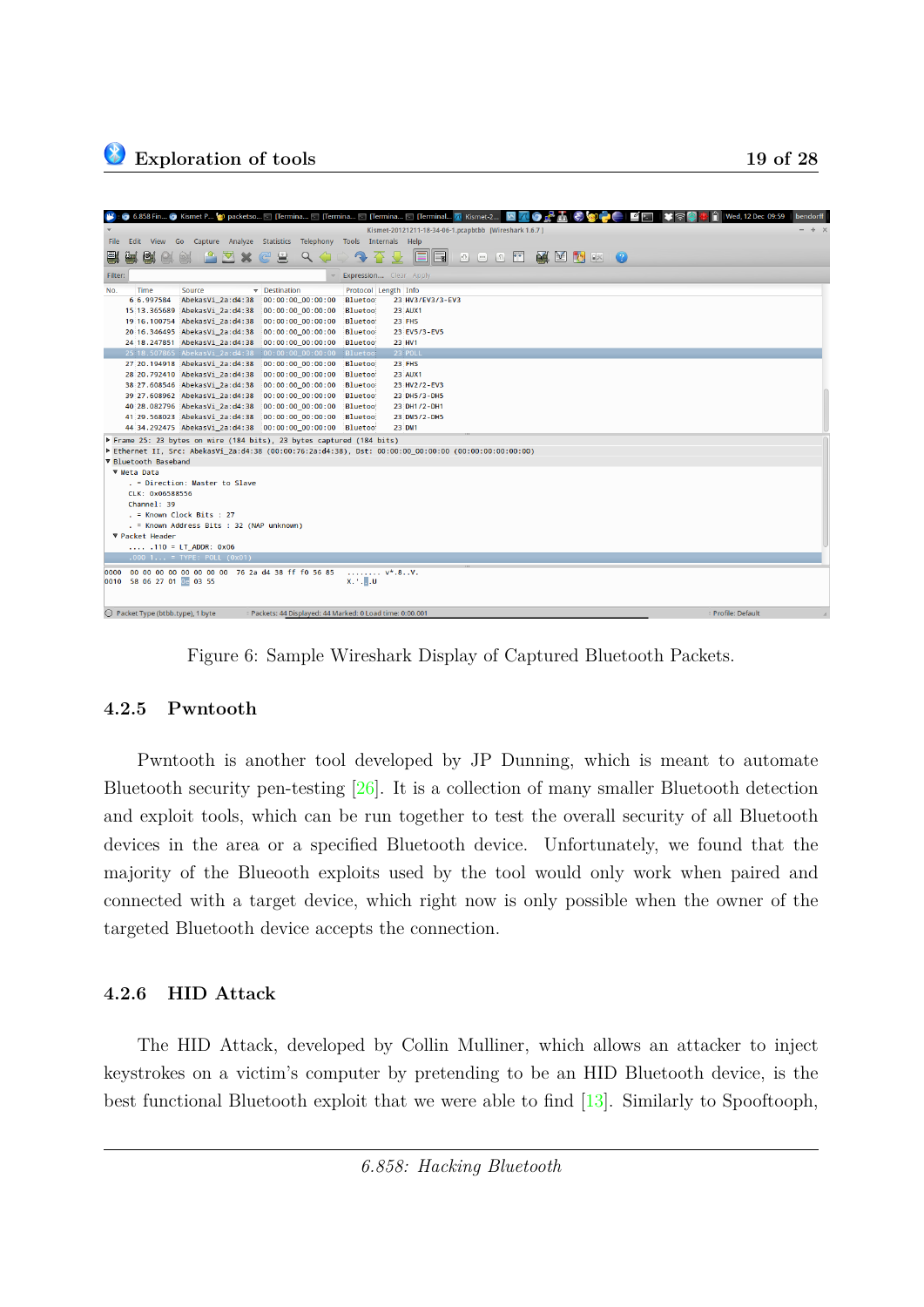the HID attack makes use of hciconfig (based on the *bluez* library), to pretend to be a different Bluetooth device, in this case a Bluetooth keyboard that the victim might want to connect to. However, while this exploit was demonstrated to work, it only works for HID hosts in server mode, using unsecure connections. Obviously, this makes it a not very threatening type of attack, though it was interesting to see that it was possible to mimic proprietary devices by using certain BD Address prefixes.

### **4.2.7 Tool dependencies**

Most of these software tools, the Ubertooth module, and our laptops' internal bluetooth adapters rely on three main libraries, which we will discuss briefly below:

- **libusb** Used by all Ubertooth host software and the Kismet-Ubertooth plugin to communicate with the Ubertooth hardware module.[\[19\]](#page-26-6)
- **bluez** The official Bluetooth protocol stack for Linux, which is used in various ways by all of the different software tools we looked through and tested [\[4\]](#page-25-9). Most of the programs we worked with used the *bdaddress* or *hcitool* packages which are built on top of *bluez*, but some, including the Ubertooth host code and the code we wrote for the Kismet-Ubertooth plugin, use HCI calls directly from the *bluez* library.
- **libbtbb** The Bluetooth baseband library used by Project Ubertooth and gr-bluetooth, which includes all of the code necessary to decode Bluetooth packets  $[18]$ .

With these tools we were able to locate undiscoverable devices, examine packets intercepted by the Ubertooth module (though it is still hard to interpret their actual content though due to encryption and the fact that slave devices transmit with the master's LAP, not their own), mimic other devices by changing our BD Address and device name, and inject keystrokes or otherwise exploit Bluetooth devices that we are already connected to. While all of these actions are useful, they are not quite sufficient for really evaluating the security of the Bluetooth protocol and implementation.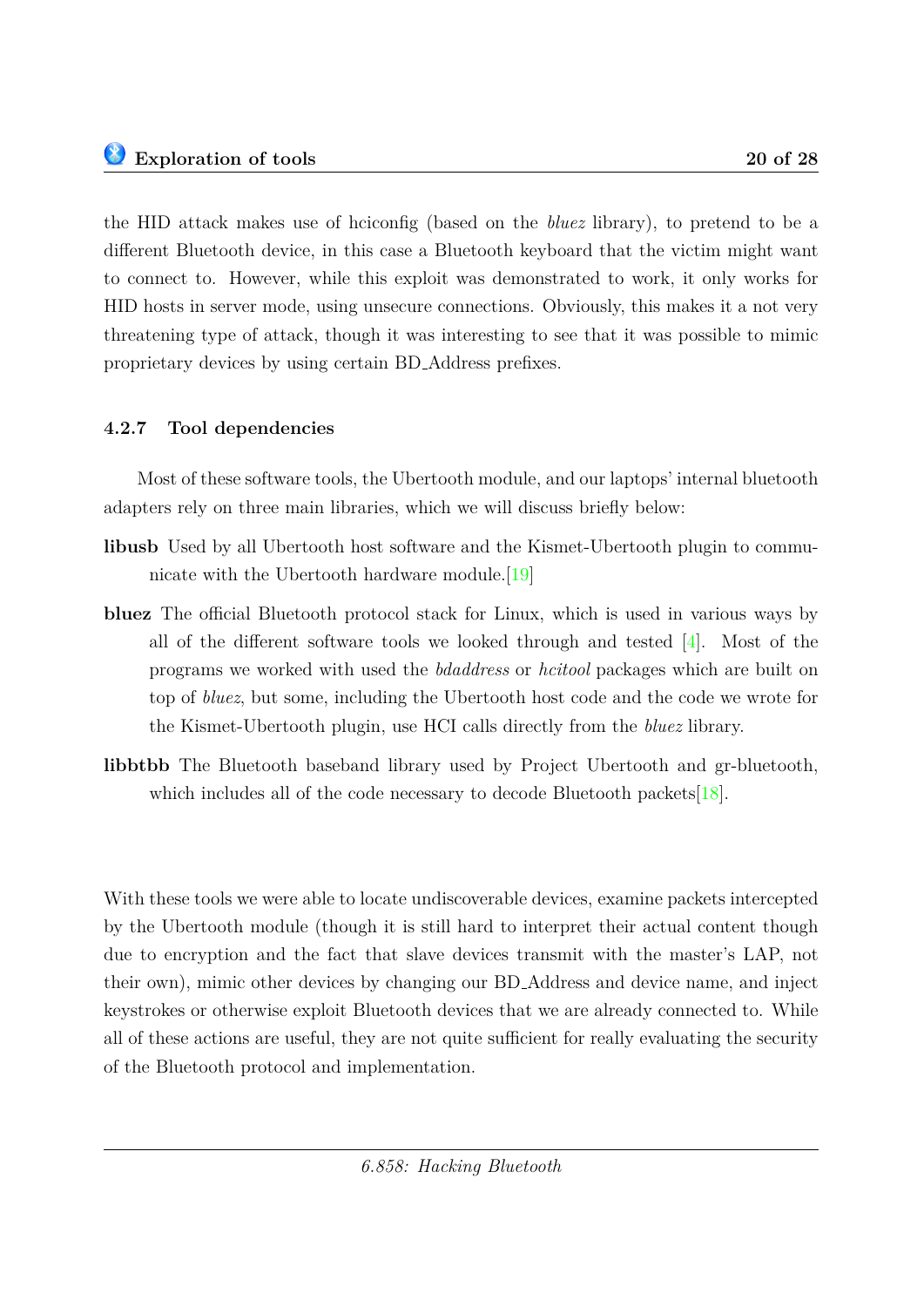Even with these tools, we were still unable to remotely force a Bluetooth device in a piconet to disconnect or to remotely force a connection with another Bluetooth device without that device's owner's input,which rendered the majority of exploits useless. Most of the limitations in the capabilities of these tools were due to the fact that is currently not possible to use these software tools to capture and decode all traffic between two connected Bluetooth devices which are channel hopping together, which is necessary for developing software to undermine or force a connection. For that reason, we decided that we work towards improving current tools for Bluetooth sniffing, so that future researchers and developers will have all of the tools necessary to solve those problems.

## <span id="page-20-0"></span>**5 Implementation**

After familiarizing ourselves with the Bluetooth protocol and all of the tools we discussed above, we decided to work with the Kismet-Ubertooth plugin to make Bluetooth sniffing easier and more informative. While the developers of the Ubertooth had already made it possible to follow a Bluetooth device during its channel hopping with their ubertooth-follow tool, their Kismet plugin only scanned for Bluetooth traffic through one channel. Additionally, the packets intercepted by ubertooth-follow are just printed to the command line and cannot be as easily analyzed as those picked up by Kismet, which can be viewed in Wireshark. Therefore, we decided to use the functionality of the Ubertooth and its follow mode to implement channel hopping with a piconet in Kismet, so that future developers in this area will have a better method by which to capture and analyze Bluetooth traffic. Our implementation can be found at [https://github.com/cathywu/6858](https://github.com/cathywu/6858-kismet-ubertooth) [kismet-ubertooth.](https://github.com/cathywu/6858-kismet-ubertooth)

The first major hurdle in implementing this change was to actually understand how all of Project Ubertooth's code worked. After many hours of staring at control flow diagrams and consulting the creators of Ubertooth, Dominic Spill and Michael Ossman, for support, we developed a pretty good understanding of how the hardware, firmware, and software built on top of the Ubertooth module interacts. Fortunately, for us, the firmware already gave us the ability to do the channel hopping we wanted to do and the primary difficulty in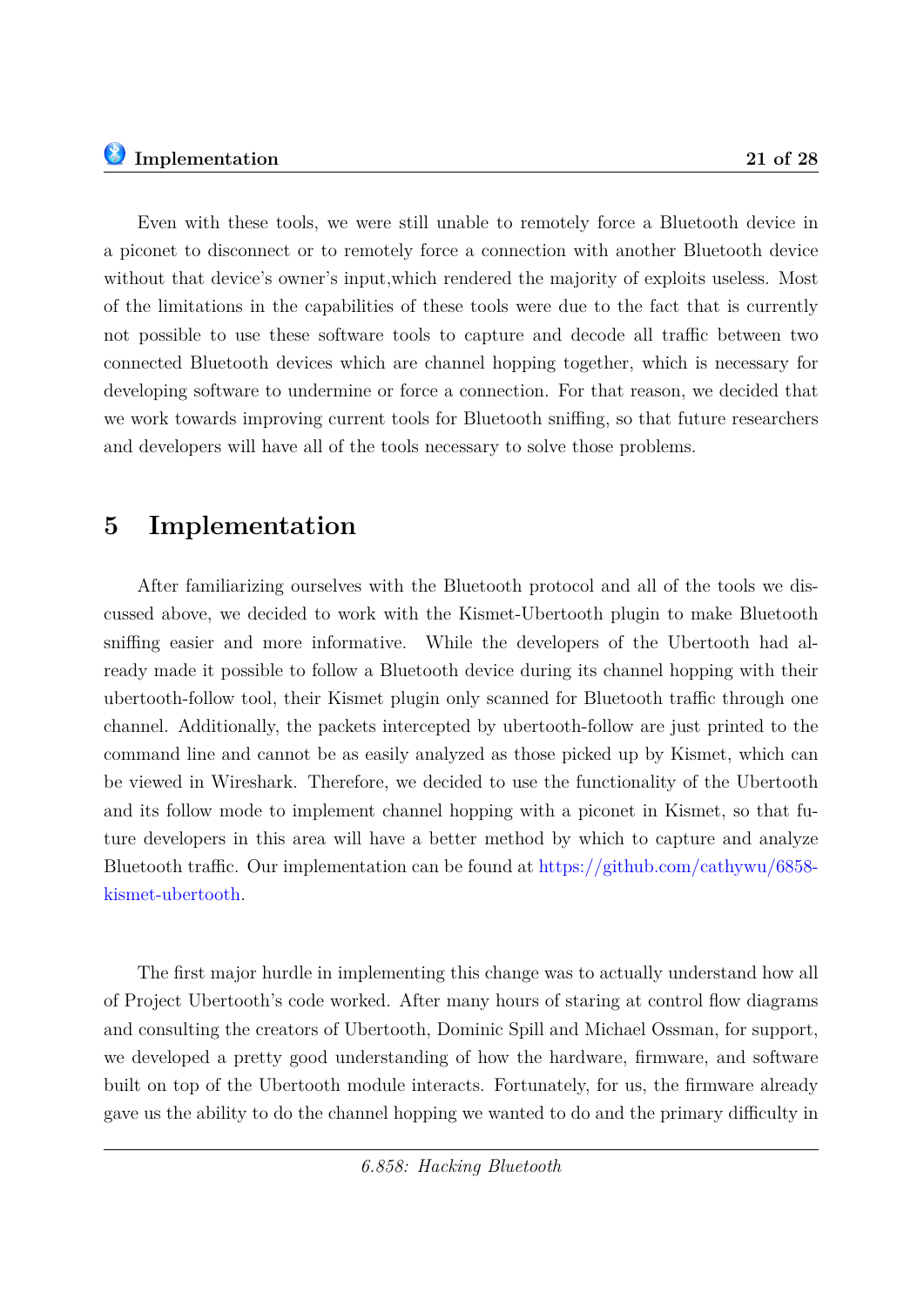

<span id="page-21-0"></span>Figure 7: Kismet-Ubertooth Plugin Dependency Diagram.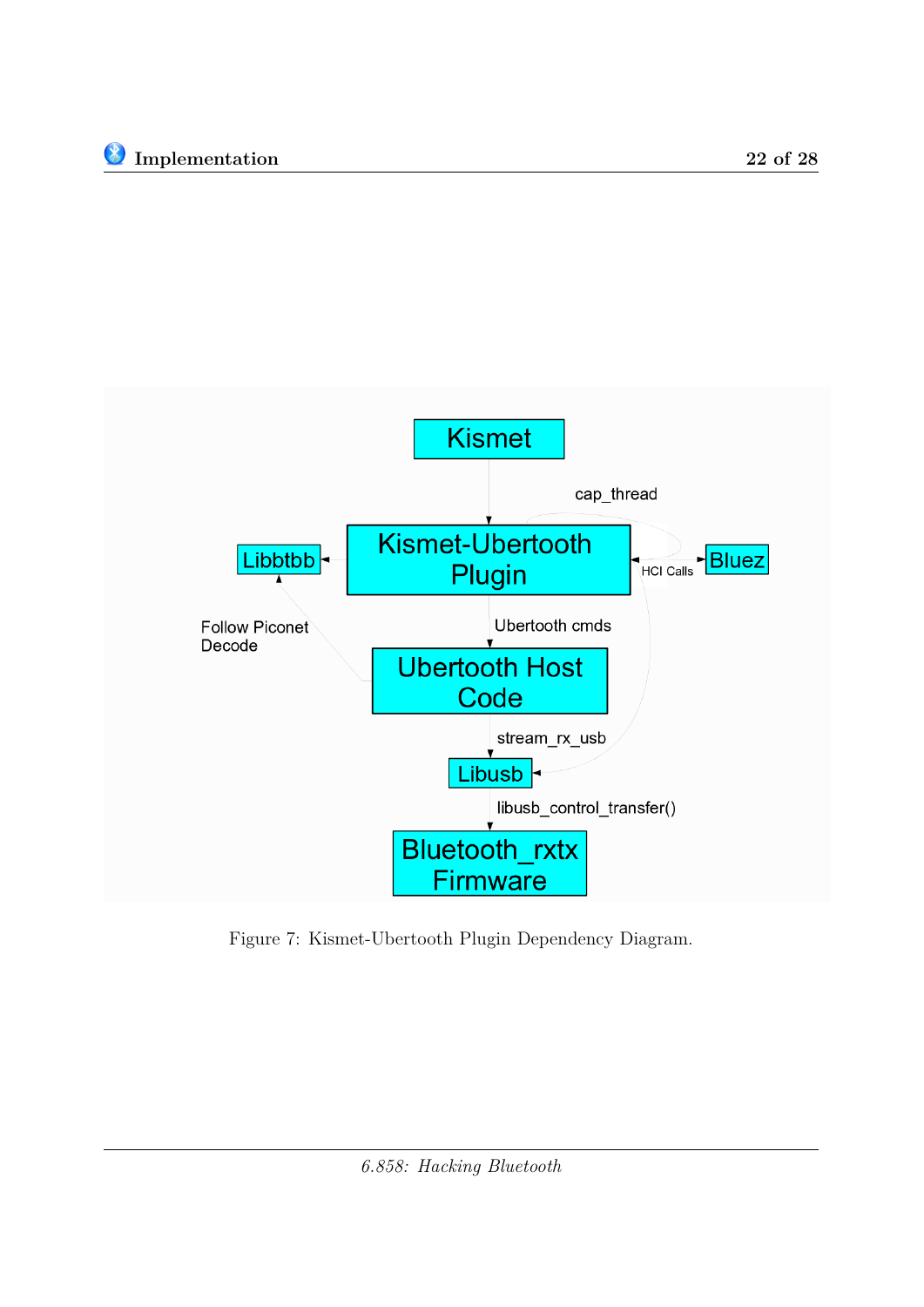implementing this new functionality in the Kismet-Ubertooth plugin would be to extend the communication between the Kismet-Ubertooth plugin and the Ubertooth module, so that it could actually follow a given device. The key aspects of this communication and dependency chain are outlined in Figure [7.](#page-21-0) We implemented this communication by using HCI calls from the bluez library to create a connection with the specified device, which actually presented more problems than we expected, because HCI calls are blocking and will cause the plugin to crash if they are not run in a separate thread from the capture threads.

Using our modified version of the Kismet-Ubertooth plugin, we were able to effectively follow along a piconet consisting of a laptop and a Bluetooth mouse. We were able to pick up many more packets (and many more types of packets) than with the original plugin. Figure [6](#page-18-0) shows a sample display of Wireshark from a capture produced by our modified Kismet-Ubertooth plugin.

## <span id="page-22-0"></span>**6 Future Work**

We next plan to prepare our modified Kismet-Ubertooth plugin to be merged into the main development branch. More work can be done to make our implementation easy to use. Right now joining a piconet with a specified Bluetooth device requires changing the BD Address in the code because it is difficult to pass arguments to a Kismet plugin. We are currently finishing up an implementation that allows the user to enter the BD Address on the command line, storing it in a configuration file to be read by the plugin. An even better alternative that we are working towards is to start the plugin in scan rather than follow mode, to pick up multiple Bluetooth devices, and to allow the user to select the Bluetooth device via the Kismet UI. Once we have made these changes the developers at Project Ubertooth are looking to include our code in the main code base for the Kismet-Ubertooth plugin.

In addition to our contributions, there are many possibilities for future research and development in this area. We encourage future researchers to use our tool and to contribute to Project Ubertooth, to enable a deeper analysis of the Bluetooth protocol and implementation weaknesses. Here are a few suggestions for areas in which more work can be done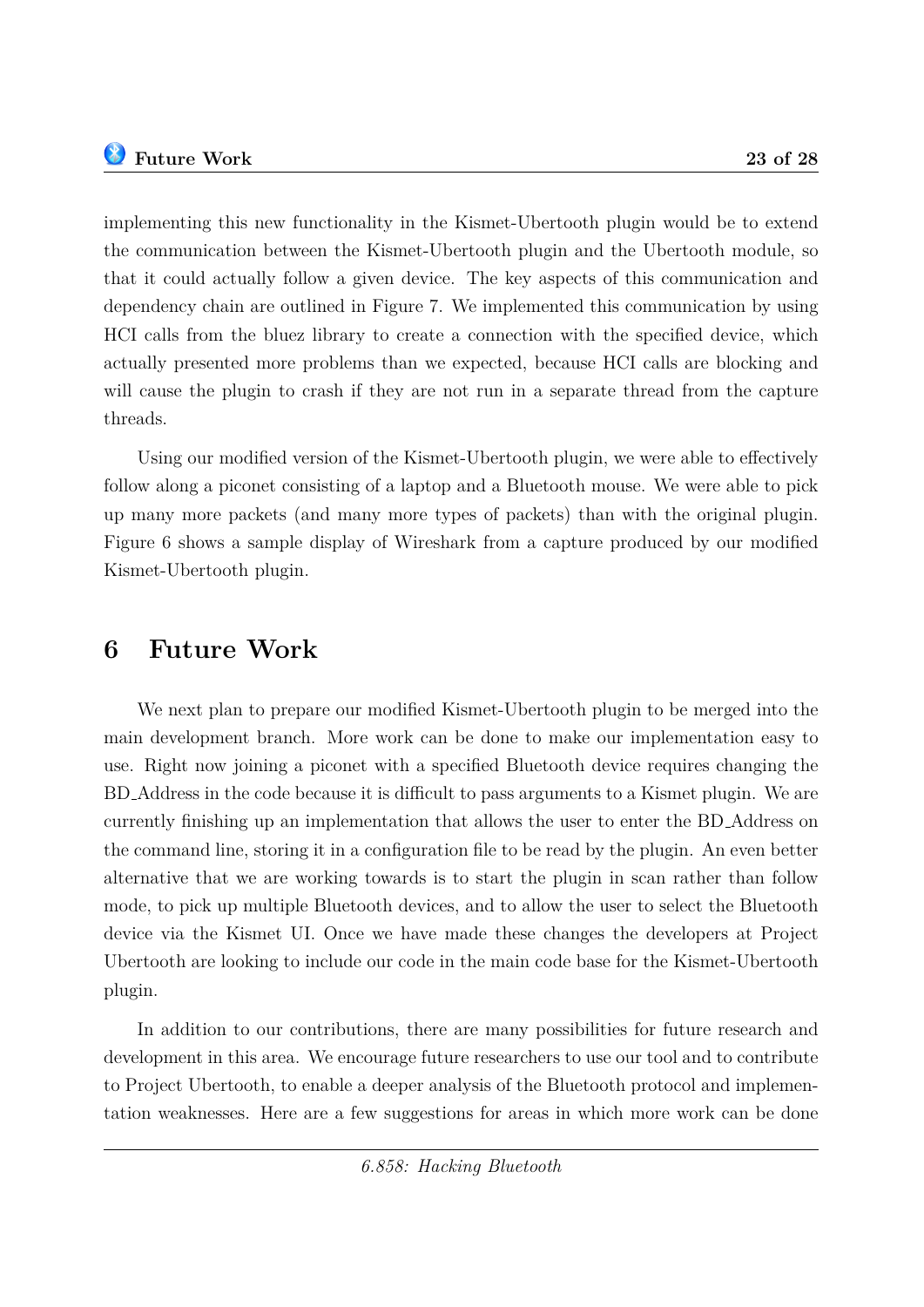in both the Kismet-Ubertooth plugin and in Bluetooth security hacking as a whole:

- **Implementing AFH for Kismet-Ubertooth plugin** The next step in improving our design would be to implement adaptive frequency hopping for the Kismet-Ubertooth plugin, so that it can follow devices with AFH-enabled. Implementing AFH requires determining the AFH map held by the host device, which can be rather difficult. Luckily, the firmware for the Ubertooth module already handles most of the legwork and it would only require a few modifications to add this functionality to the plugin.
- **Removing dependence on Bluez for piconet hopping** A more difficult task in improving the Kismet-Ubertooth plugin would be to remove it's reliance on the bluez library by allowing it to determine all HCI information directly from the Ubertooth module. This is one of the tasks that the Project Ubertooth is looking to tackle at some point and will require quite a bit of low level coding in the firmware and host code of the Ubertooth to implement properly.
- **Enabling the use of multiple Ubertooth modules** Looking further into the future, developing the ability to use multiple Ubertooth modules for following different Bluetooth devices at the same time would be a major step in improving Bluetooth sniffing capabilities. Getting this to work with the Kismet-Ubertooth plugin would require intimate knowledge of the Kismet architecture.
- **Cracking Bluetooth encryption for decoding packets** The long term goal of all of this Bluetooth sniffing is of course the ability to decode and understand all of the packets that are being transmitted. Finding a way to access the link key or encryption key and fully decode traffic may be possible and future researchers should consider whether or not these keys and encryption are actually secure.
- **Sending "kill" packet to slave device in piconet** The simplest Bluetooth exploit would be to remotely cause a slave device to disconnect from the host, ideally without the host knowing about it. This is also the first step in implementing any exploit that takes advantage of a man in the middle attack.
- **Completely impersonating other Bluetooth device to hijack connection** It remains to be seen if this is fully possible, but we believe that future security testers in this field may be able to achieve this level of exploitation against current Bluetooth im-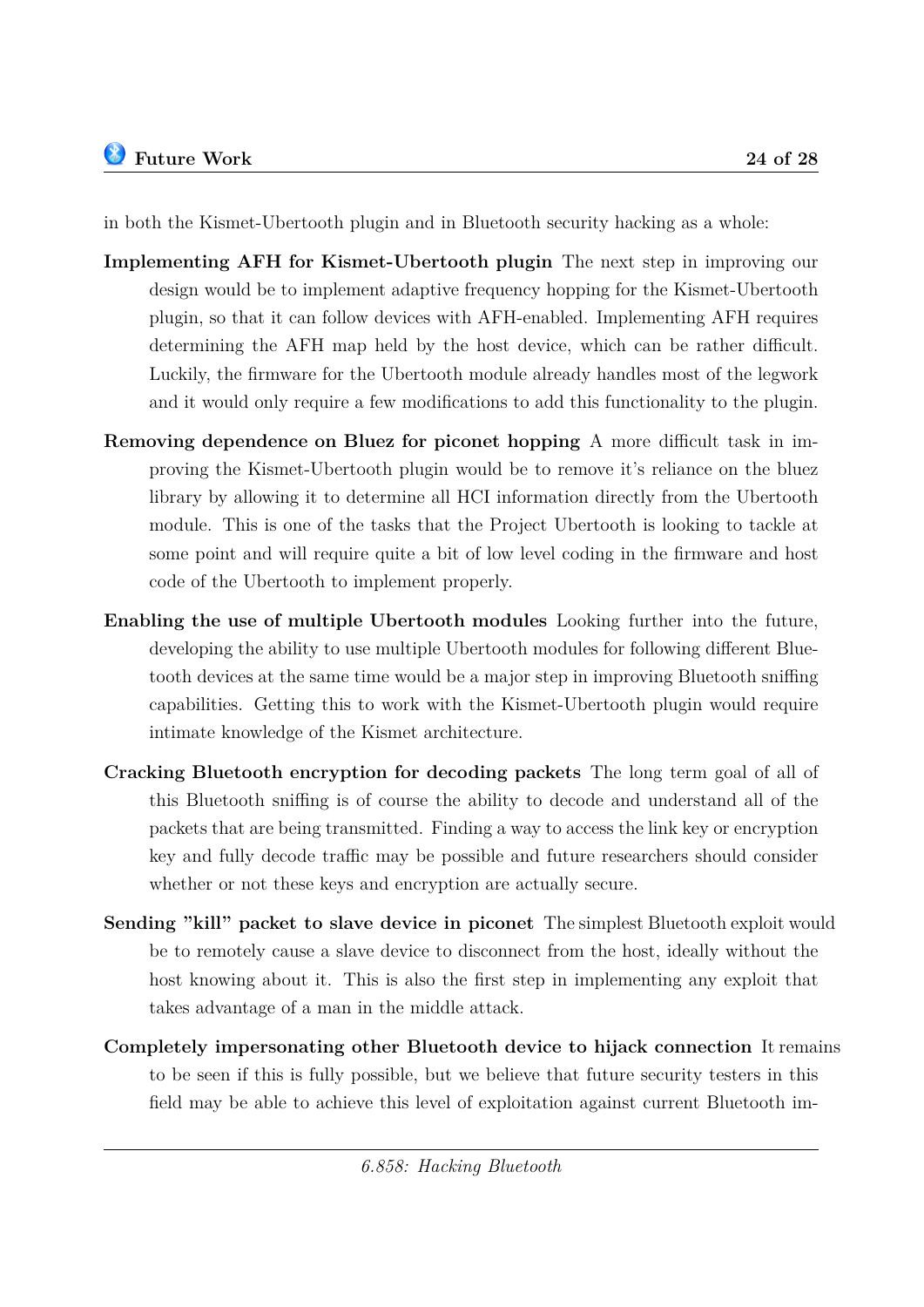**Conclusion 25 of [28](#page-27-0)**

plementations once the tools for the incremental steps leading up to it have been developed.

# <span id="page-24-0"></span>**7 Conclusion**

Bluetooth is an extremely popular short-range wireless technology that still has many security problems. Fortunately, many uses of Bluetooth devices today do not pose huge privacy risks for its users. However, due to its ease of deployment and convenience, an increasing number of serious applications such as keyboards and pacemakers are entering the market; the privacy and potentially the life of Bluetooth users will then rest on the security of Bluetooth. By implmenting piconet following in the Kismet-Ubertooth plugin, we promote effective tools for analyzing Bluetooth security. As history has shown in the development of WiFi security, we believe that the most effective means of communicating the insecurities of Bluetooth is by making Bluetooth sniffing easily accessible to the general public, thereby influencing manufacturers to care about the security of the devices they produce.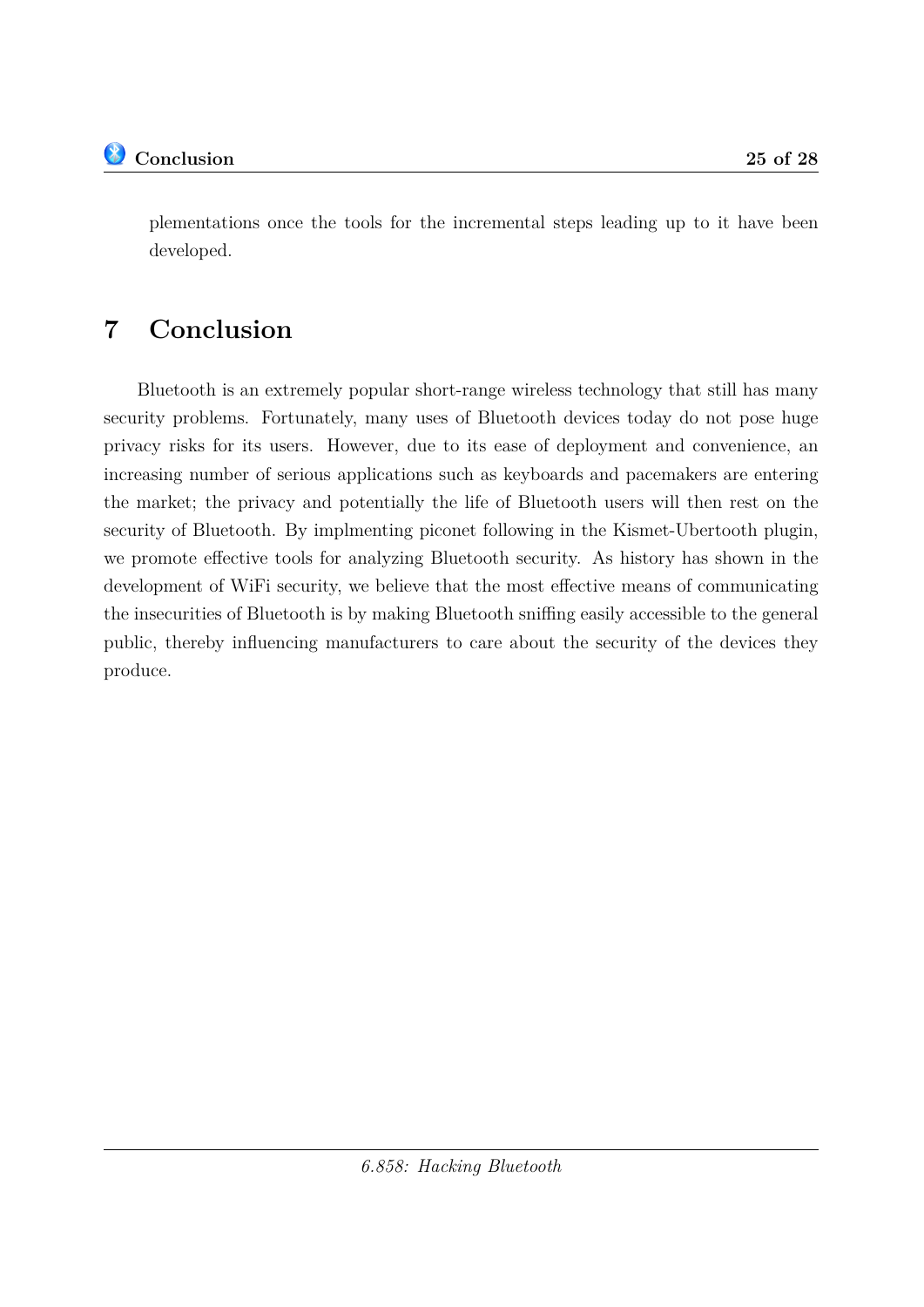- <span id="page-25-2"></span>[1] Blankenbeckler, David. "An Introduction to Bluetooth." The Wireless Developer Network. <http://www.wirelessdevnet.com/channels/bluetooth/features/bluetooth.html>
- <span id="page-25-3"></span>[2] "Bluetooth." Another URL. [http://www.anotherurl.com/library/bluetooth](http://www.anotherurl.com/library/bluetooth_research.htm) research.htm
- <span id="page-25-4"></span>[3] "Bluetooth Security." Jabra.com. [http://www.jabra.com/ /me](http://www.jabra.com/~/media/Documentation/Whitepapers/WP_Bluetooth_50004_V01_1204.ashx)[dia/Documentation/Whitepapers/WP](http://www.jabra.com/~/media/Documentation/Whitepapers/WP_Bluetooth_50004_V01_1204.ashx) Bluetooth 50004 V01 1204.ashx
- <span id="page-25-9"></span>[4] "Bluez: Official Linux Bluetooth protocol stack." <http://www.bluez.org/>
- [5] Cahce, Wright, and Liu. "Hacking Wireless Exposed, 2nd Edition." Mc-graw Hill, 2010.
- <span id="page-25-6"></span>[6] "Ettus ResearchTM USRP." <https://www.ettus.com/product>
- <span id="page-25-5"></span>[7] "FTS4BTTM Bluetooth Protocol Analyzer and Packet Sniffer." <http://www.fte.com/products/FTS4BT.aspx>
- <span id="page-25-7"></span>[8] "GNU Radio." <http://gnuradio.org/redmine/projects/gnuradio/wiki>
- <span id="page-25-0"></span>[9] Gupta, Manoj. "Bluetooth Baseband." Palowireless Wireless Resource Center. <http://www.palowireless.com/bluearticles/baseband.asp>
- [10] Haataja, Keijo and Toivanen, Pekka Two Practical Man-In-The-Middle Attacks on Bluetooth Secure Simple Pairing and Countermeasures. WIRELESS COMMUNICATIONS, IEEE Vol 9 No 1 2010 [http://ieeexplore.ieee.org/stamp/stamp.jsp?arnumber=05374082.](http://ieeexplore.ieee.org/stamp/stamp.jsp?arnumber=05374082)
- [11] Harte, L. and Luck, C.J. Introduction to Bluetooth 2nd Edition; Technology, Market, Operation, Profiles, and Services. Althos, 2009. [http://www.althos.com/tutorial/Bluetooth-tutorial-sleep-modes.html.](http://www.althos.com/tutorial/Bluetooth-tutorial-sleep-modes.html)
- <span id="page-25-8"></span>[12] Herfurt, Martin "Car Whisperer". 2006[.http://trifinite.org/trifinite](http://trifinite.org/trifinite_stuff_carwhisperer.html) stuff carwhisperer.html.
- [13] "HID Attack." <http://mulliner.org/bluetooth/hidattack.php>
- <span id="page-25-1"></span>[14] Hodgdon, Charles. "Adaptive Frequency Hopping for Reduced Interference between Bluetooth<sub>(R)</sub> and Wireless LAN." Ericsson Technology Licensing, 2003.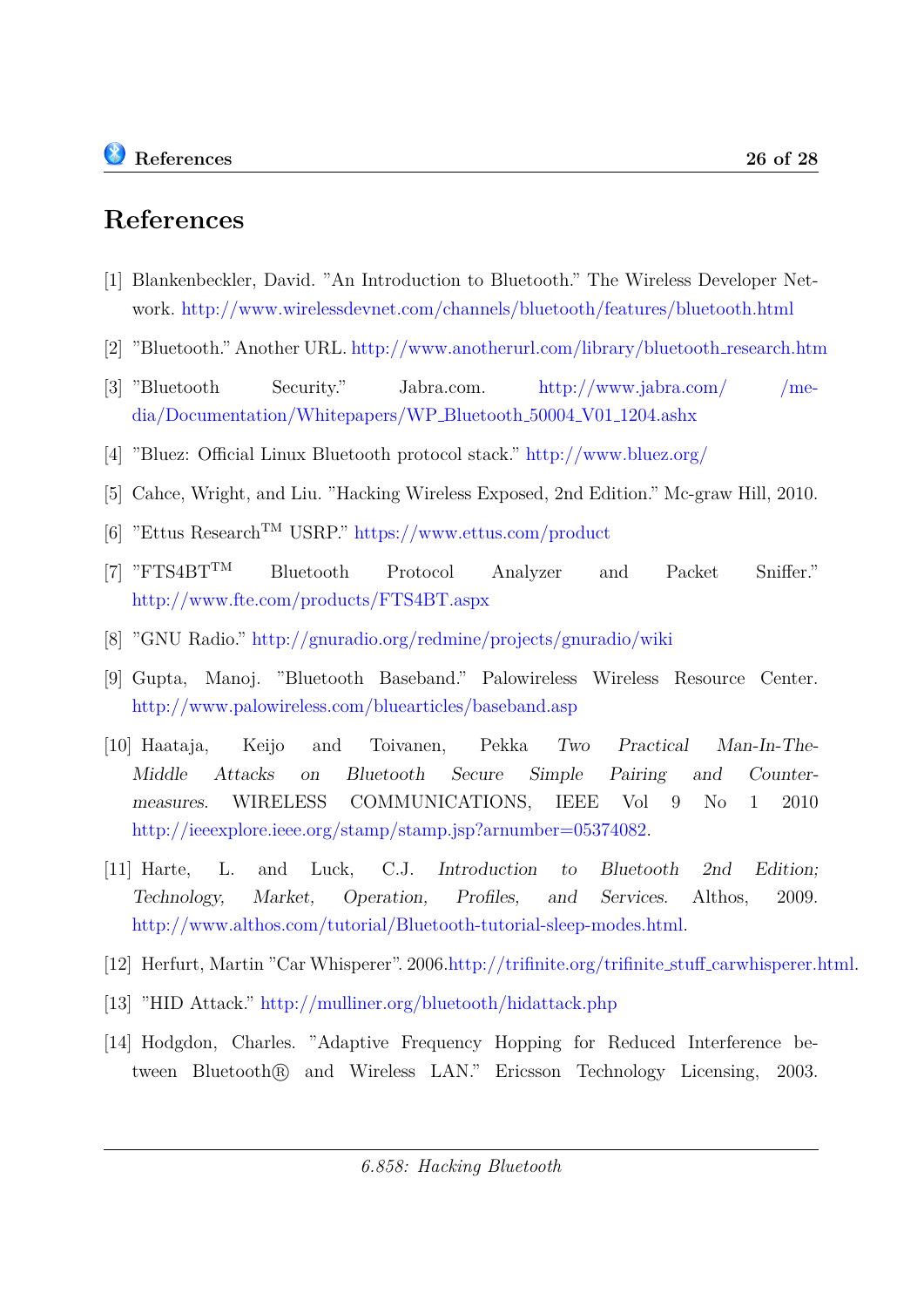[http://www.design-reuse.com/articles/5715/adaptive-frequency-hopping-for-reduced](http://www.design-reuse.com/articles/5715/adaptive-frequency-hopping-for-reduced-interference-between-bluetooth-and-wireless-lan.html)[interference-between-bluetooth-and-wireless-lan.html](http://www.design-reuse.com/articles/5715/adaptive-frequency-hopping-for-reduced-interference-between-bluetooth-and-wireless-lan.html)

- [15] Huang, Albert and Rudolph, Larry. 2005. "Bluetooth for Programmers" <http://people.csail.mit.edu/rudolph/Teaching/Articles/BTBook.pdf>
- [16] Kostakos, Vassilis. "The privacy implications of Bluetooth." In Proceedings of CoRR. 2008. [http://arxiv.org/pdf/0804.3752.pdf.](http://arxiv.org/pdf/0804.3752.pdf)
- <span id="page-26-7"></span><span id="page-26-4"></span>[17] "Kismet." <http://www.kismetwireless.net/>
- [18] "Libbtbb Bluetooth baseband library." <http://libbtbb.sourceforge.net/>
- <span id="page-26-6"></span>[19] "Libusb." <http://www.libusb.org/>
- <span id="page-26-1"></span>[20] Nogales, I. "Bluetooth Security Features." 2006. <http://www.urel.feec.vutbr.cz/ra2008/archive/ra2006/abstracts/085.pdf>
- <span id="page-26-2"></span>[21] Ossmann, Michael. "Project Ubertooth: Building a Better Bluetooth Adapter". ShmooCon 2011. [http://www.youtube.com/watch?v=KSd](http://www.youtube.com/watch?v=KSd_1FE6z4Y) 1FE6z4Y
- [22] Ossmann, Michael. "Who Owns your Bluetooth?" ShmooCon, 2010. [https://www.youtube.com/watch?v=5Y](https://www.youtube.com/watch?v=5Y_9Nf9MrhY&playnext=1&list=PL10BC28403A7C1D7C&feature=results_video)9*Nf*9*MrhY* &*playnext* = 1&*list* = *P L*10*BC*28403*A*7*C*1*D*7*C*&*[feature](https://www.youtube.com/watch?v=5Y_9Nf9MrhY&playnext=1&list=PL10BC28403A7C1D7C&feature=results_video)* = *results video*
- <span id="page-26-0"></span>[23] Popovski, Petar, Hiroyuki Yomo, and Ramjee Prasad. "Strategies for adaptive frequency hopping in the unlicensed bands." Wireless Communications, IEEE 13.6 (2006): 60-67. [http://kom.aau.dk/ petarp/papers/DAFH-AFR.pdf](http://kom.aau.dk/~petarp/papers/DAFH-AFR.pdf)
- [24] Premnath, Sriram and Kasera, Sneha. "Battery-Draining-Denial-of-Service Attack on Bluetooth Devices". University of Utah. 2008. [http://www.cs.utah.edu/ nandha/Abstract](http://www.cs.utah.edu/~nandha/Abstract_2008.pdf) 2008.pdf
- <span id="page-26-3"></span>[25] Project Ubertooth, Getting Started. <http://ubertooth.sourceforge.net/usage/start>
- <span id="page-26-5"></span>[26] "Pwntooth." <http://www.hackfromacave.com/pwntooth.html>
- [27] Spill, Dominic and Bittau, Andrea. "BlueSniff: Eve meets Alice and Bluetooth". USENIX 2007. [http://static.usenix.org/event/woot07/tech/full](http://static.usenix.org/event/woot07/tech/full_papers/spill/spill_html/) papers/spill/spill html/